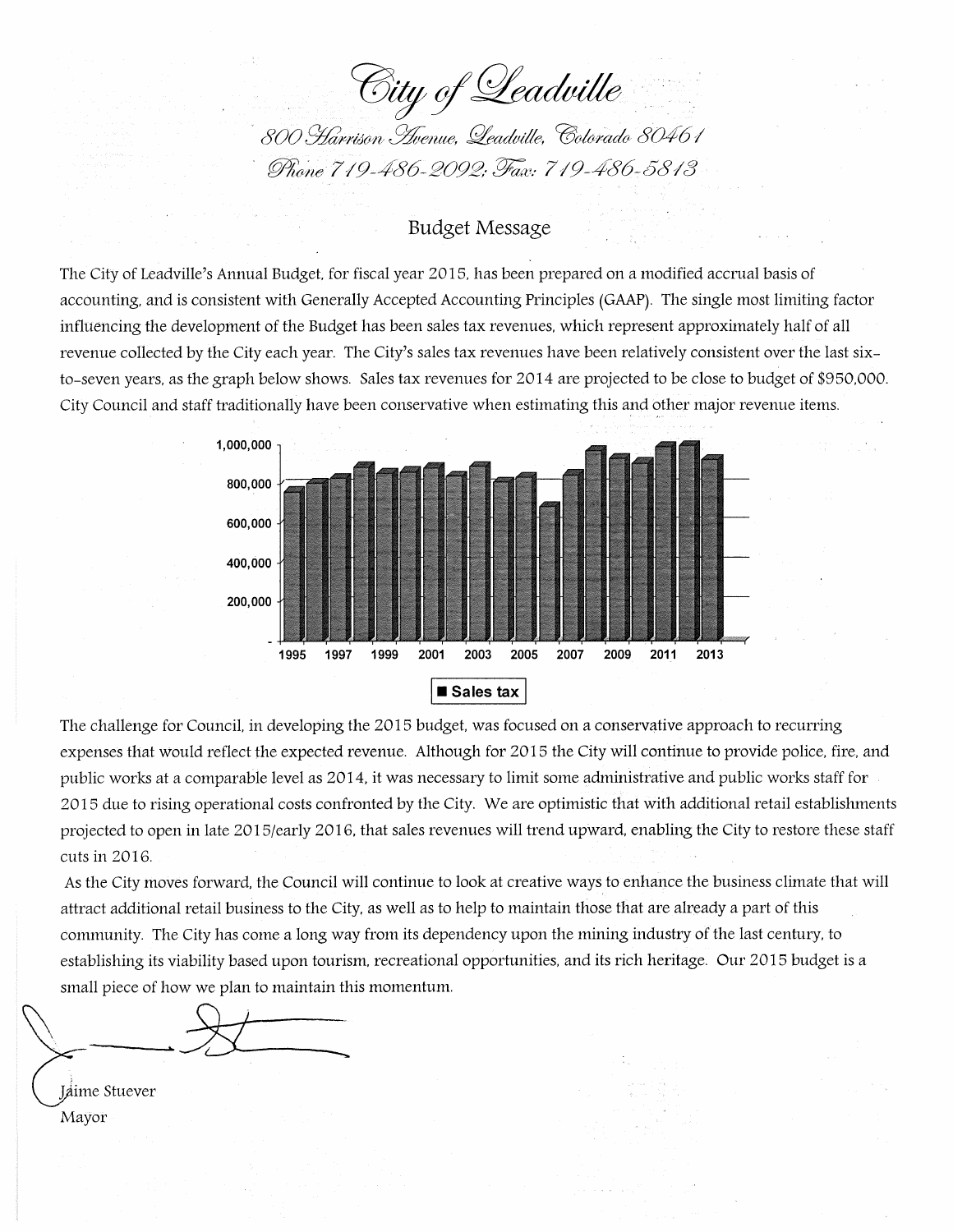## **CITY OF LEADVILLE, COLORADO RESOLUTION 37** Series of 2014

# A RESOLUTION SUMMARIZING EXPENDITURES AND REVENUES FOR EACH FUND OF THE CITY OF LEADVILLE, COLORADO AND ADOPTING A BUDGET FOR THE CITY OF LEADVILLE FOR THE FISCAL YEAR BEGINNING THE FIRST DAY OF JANUARY, 2015, AND ENDING THE LAST DAY OF DECEMBER, 2015.

WHEREAS, the City Council of the City of Leadville has appointed the City Treasurer to prepare and submit a proposed budget to said governing body at the proper time; and

WHEREAS, the City Treasurer has submitted a proposed budget to this governing body for its consideration; and

WHEREAS, upon due and proper notice, published or posted in accordance with law, the proposed budget was open for inspection by the public at a designated place; a public hearing was held on 11th day of December, 2014 at 6:00 p.m.; and interested taxpayers were given the opportunity to file or register any objections to said proposed budget; and

WHEREAS, the City Council has heard and considered any objections to the proposed budget filed by the taxpayers; and

WHEREAS, the City Council finds and determines that the proposed budget should be adopted as the budget for the City of Leadville for 2015.

# NOW, THEREFORE, BE IT RESOLVED BY THE CITY COUNCIL OF THE CITY OF LEADVILLE, **COLORADO as follows:**

- Section 1. The estimated revenues for each fund of the City of Leadville for fiscal year 2015 are as identified in the attached budget.
- Section 2. The estimated expenditures for each fund of the City of Leadville for fiscal year 2015 are as identified in the attached budget.
- Section 3. The attached budget document, consisting of budget message, the funds summary and budget of 9 total pages, is hereby approved and adopted as the budget for the City of Leadville for fiscal year 2015 which commences January 1, 2015 and ends December 31, 2015.
- Section 4. The budget hereby approved and adopted shall be signed by the Mayor and be made a part of the public records of the City.

**ADOPTED** by a vote of 7 in favor, 0 against, 0 abstaining, 0 absent this  $11<sup>th</sup>$  day of December, 2014.

ATTEST Joseph A. Swyers, City Clerk

CITY OF LEADVILLE, COLORADO

By Jaime Stuever, Mayor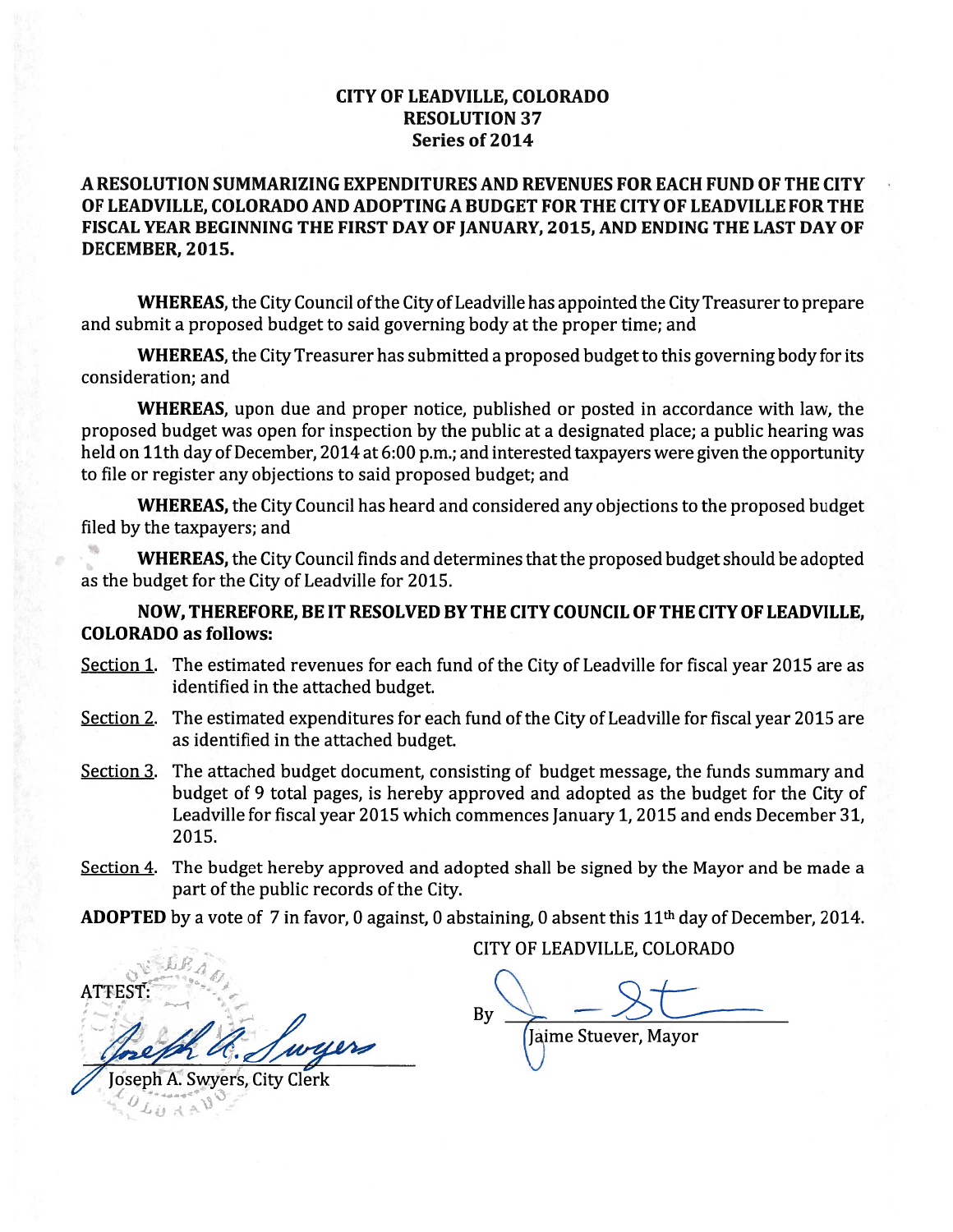### **City of Leadville 2015 Annual Budget Current Year Actual is Year-to-Date August 2014**

|                                                        |                                       |              |                          |                           | (66.67% of Current Fiscal Year Has Elapsed) |                |                          |                           |                          |                           |                          |                           |                          |            |                | 2014       |                           | 2015              |
|--------------------------------------------------------|---------------------------------------|--------------|--------------------------|---------------------------|---------------------------------------------|----------------|--------------------------|---------------------------|--------------------------|---------------------------|--------------------------|---------------------------|--------------------------|------------|----------------|------------|---------------------------|-------------------|
|                                                        |                                       |              | 2012                     |                           | 2012                                        |                | 2013                     |                           | 2013                     |                           | 2014                     |                           | 2014                     |            | 2014           |            |                           |                   |
| Account#                                               | <b>Account Title</b>                  |              | <b>Budget</b>            |                           | Actual                                      |                | <b>Budget</b>            |                           | Actual                   |                           | <b>Budget</b>            |                           | Actual                   |            | Remaining      | %Expended  |                           | <b>Budget</b>     |
| <b>General Fund</b><br><b>General Fund</b><br>Revenues |                                       |              |                          |                           |                                             |                |                          |                           |                          |                           |                          |                           |                          |            |                |            |                           |                   |
| 01-300-3100                                            | Property Tax                          | \$           | 343.184                  | S                         | 343.772                                     | \$             | 313,327                  | \$                        | 312,376                  | \$                        | 363,423                  | \$                        | 339,850 \$               |            | 23,573         | 93.5%      | $\boldsymbol{\mathsf{s}}$ | 364,469           |
| 01-300-3120                                            | Specific Ownership Tax                | \$           | 20.000                   | S                         | 26,807                                      | S              | 22,597                   | \$                        | 20.230                   | $\mathsf{\$}$             | 22,597                   | \$                        | 10,382 \$                |            | 12,215         | 46.0%      | $\sqrt{2}$                | 22,597            |
| 01-300-3130                                            | Sales Tax                             | $\mathbb{S}$ | 960.000                  | $\sqrt{2}$                | 997.296                                     | $\mathsf{\$}$  | 938.221                  | $\boldsymbol{\mathsf{s}}$ | 931,833                  | $\boldsymbol{\mathsf{s}}$ | 950,000                  | $\boldsymbol{\mathsf{s}}$ | 474,498                  | \$         | 475,502        | 50.0% \$   |                           | 968,000           |
| 01-300-3140                                            | Cigarette Tax                         | \$           | 3,000                    | $\hat{\mathbf{s}}$        | 4,115                                       | - \$           | $3,515$ \$               |                           | $3,990$ \$               |                           | $3,515$ \$               |                           | $1,941$ \$               |            | 1,574          | 55.2% \$   |                           | 3,515             |
| 01-300-3150                                            | Severance Tax                         | \$           | 28,197                   | -\$                       | 49,114                                      | \$             | 65,000                   | $\boldsymbol{\mathsf{s}}$ | 45,696                   | $\boldsymbol{\mathsf{s}}$ | 45,696                   | <b>S</b>                  | 3,925                    | - \$       | 41,771         | 8.6% \$    |                           | 73,089            |
| 01-300-3160                                            | <b>Franchise Tax</b>                  | \$           | 130,000                  | - \$                      | 121,120                                     | \$             | 130,075                  | - \$                      | 133,516 \$               |                           | 141,517 \$               |                           | 74,967 \$                |            | 66,550         | 53.0% \$   |                           | 130,000           |
| 01-300-3170                                            | Penalties & Int Deliquent Tax         | \$           | 1,895                    | \$                        | 2,125                                       | $\mathsf{\$}$  | 1,844                    | \$                        | 1,896 \$                 |                           | 995                      | -\$                       | 625 \$                   |            | 370            | 62.8% \$   |                           | 995               |
| 01-300-3210                                            | <b>Business Licenses</b>              | \$           | 14,000 \$                |                           | 14,620                                      | \$             | 15,000                   | - \$                      | 12,740 \$                |                           | 14,000                   | - S                       | 9,539 \$                 |            | 4,461          | 68.1% \$   |                           | 13,000            |
| 01-300-3220                                            | Liquor License                        | \$           | $2,600$ \$               |                           | $3,511$ \$                                  |                | $3,000$ \$               |                           | 2,836 \$                 |                           | 1,800                    | - \$                      | $1,444$ \$               |            | 356            | 80.2% \$   |                           | 1,600             |
| 01-300-3225                                            | Marijuana Application Fee             | \$           |                          | - \$                      | $\overline{\phantom{a}}$                    | \$             |                          | - \$                      |                          | $-$ \$                    | 5,000                    | - \$                      | 5,600 \$                 |            | (600)          | 112.0% \$  |                           | 5,000             |
| 01-300-3230                                            | <b>Private Parking</b>                | \$           | $6,000$ \$               |                           | 4,625                                       | $\mathsf{\$}$  | 4,000                    | \$                        | 4,475 \$                 |                           | 4,000                    | \$                        | $3,200$ \$               |            | 800            | 80.0% \$   |                           | 4,000             |
| 01-300-3240                                            | Excavation & Zoning Permits           | \$           | 3,000S                   |                           | 1,586                                       | S              | $2,000$ \$               |                           | $2,000$ \$               |                           | 4,000 \$                 |                           | 900 \$                   |            | 3,100          | 22.5% \$   |                           | 1,300             |
| 01-300-3250                                            | <b>Building Inspection Fees</b>       | \$           |                          | - \$                      | 2.669                                       | $\mathsf{\$}$  | 26,667                   | - \$                      | 25,433 \$                |                           | 65,564                   | $\mathsf{s}$              | 42,523                   | <b>S</b>   | 23,041         | 64.9% \$   |                           | 65,564            |
| 01-300-3260                                            | <b>Conditional Use Permits</b>        | \$           |                          | $-$ \$                    | 775                                         | $\mathsf{\$}$  | 749                      | - \$                      | 125S                     |                           | 167                      | - \$                      | 650 \$                   |            | (483)          | 389.2% \$  |                           | 750               |
| 01-300-3270                                            | Sign Permit                           | \$           |                          | $-$ \$                    | 350                                         | \$             | 361 \$                   |                           | 375 \$                   |                           | 267                      | -\$                       | 200S                     |            | 67             | 74.9% \$   |                           | 150               |
| 01-300-3280                                            | Other Zoning Application Fees         | \$           |                          | - \$                      | 2,967                                       | \$             | $3,274$ \$               |                           | 379 \$                   |                           | 505                      | - \$                      | $1,000$ \$               |            | (495)          | 198.0% \$  |                           | 500               |
| 01-300-3320                                            | <b>Animal Control Fees</b>            | \$           | 8,241                    | $\mathbf{s}$              | 10,865                                      | $\mathsf{s}$   | 11,584                   | \$                        | 14,349 \$                |                           | 16,905                   | - \$                      | 8,757 \$                 |            | 8,148          | 51.8% \$   |                           | 13,000            |
| 01-300-3321                                            | Animal Shelter (County)               | \$           | 30,731                   | -S                        | 34,379                                      | S              | 32,194                   | - S                       | 35,171                   | <b>S</b>                  | 32,194                   | -S                        | 20,937 \$                |            | 11,257         | 65.0% \$   |                           | 33,895            |
| 01-300-3330                                            | Motor Vehicle 1.5                     | \$           | 13,000 \$                |                           | 13,667                                      | \$             | 11,737                   | \$                        | 14,803 \$                |                           | 13,136                   | \$                        | 7,926 \$                 |            | 5,210          | 60.3% \$   |                           | 13,000            |
| 01-300-3340                                            | State Highway Maintenance             | \$           | 30,000 \$                |                           | 30,000                                      | S              | 5,500 \$                 |                           | 8,800 \$                 |                           | 8,855 \$                 |                           | $3,796$ \$               |            | 5,059          | 42.9% \$   |                           | 8,855             |
| 01-300-3350                                            | <b>Highway Users Tax</b>              | \$           | 109,867 \$               |                           | 107,738                                     | $$\mathbb{S}$$ | 108,135                  | $\sqrt{3}$                | 106,474 \$               |                           | 105,439                  | - \$                      | 71,837 \$                |            | 33,602         | 68.1% \$   |                           | 108,336           |
| 01-300-3400                                            | Police Surcharge                      | \$           | 6,700                    | - \$                      | 17,167                                      | \$             | 19,062                   | - \$                      | 8,416 \$                 |                           | 8,468                    | - \$                      | 3,480 \$                 |            | 4,988          | 41.0% \$   |                           | 5,200             |
| 01-300-3410                                            | <b>Court Fines</b>                    | \$           | 42,500                   | - \$                      | 35,881                                      | $\mathsf{\$}$  | 39,356                   | \$                        | 18,823 \$                |                           | 19,309                   | - \$                      | 7,630 \$                 |            | 11,679         | 39.5% \$   |                           | 11,400            |
| 01-300-3420                                            | Parking Fines                         | \$           | 3,800                    | - \$                      | 3,337                                       | \$             | 3,839                    | - \$                      | $1,225$ \$               |                           | 1,500                    | - \$                      | 815 \$                   |            | 685            | 54.3% \$   |                           | 1,200             |
| 01-300-3430                                            | <b>Traffic Fines</b>                  | \$           | 5,500                    | - \$                      | 42,453                                      | \$             | 47,021                   | \$                        | 23,438 \$                |                           | 25,415 \$                |                           | 7,462 \$                 |            | 17,953         | 29.4% \$   |                           | 11,100            |
| 01-300-3431                                            | Events Revenue                        | -\$          |                          | $\clubsuit$               |                                             | \$             |                          | \$                        |                          | \$                        |                          | -Ŝ                        |                          | \$         |                | $0.0\%$ \$ |                           |                   |
| 01-300-3500                                            | Earnings on Deposit-ColoTrust         | \$           | 1,303                    | $\boldsymbol{\mathsf{s}}$ | 1,205                                       | $\mathsf{\$}$  | 1,196                    | - \$                      | 677                      | $\mathsf{\$}$             | 1,069                    | - \$                      | 587 \$                   |            | 438            | 54.9% \$   |                           | 1,000             |
| 01-300-3501                                            | Earnings on Deposit-Operating Account | \$           | 58                       | - \$                      | 152                                         | -S             | 171S                     |                           | 107 \$                   |                           | 171                      | - \$                      | 113S                     |            | 58             | 66.0% \$   |                           | 170               |
| 01-300-3505                                            | Earning on Deposit - Surcharge        | \$           | 35                       | \$                        | 15                                          | $\mathsf{\$}$  | 16                       | - \$                      |                          | 9S                        | 16                       | $\boldsymbol{\mathsf{s}}$ | 3S                       |            | 13             | 15.8% \$   |                           | 20                |
| 01-300-3510                                            | Miscellaneous                         | \$           | 4,300                    | \$                        | 13,773                                      | \$             | 4,369                    | - \$                      | 8,135 \$                 |                           | 4,369                    | - \$                      | 4,414 \$                 |            | (45)           | 101.0% \$  |                           | 4,400             |
| 01-300-3530                                            | Police Pension Administration         | \$           | 2,000                    | - \$-                     |                                             | \$             | 2,000                    | - \$                      |                          | $-$ \$                    |                          | - \$                      | - \$                     |            | $\overline{a}$ | $0.0\%$ \$ |                           |                   |
| 01-300-3550                                            | <b>Tabor Grand Payments</b>           | \$           | $\overline{\phantom{a}}$ | S,                        | 44,805                                      | \$             | $\overline{\phantom{a}}$ | S,                        |                          | - \$                      | $\overline{\phantom{a}}$ | S                         | $\overline{\phantom{a}}$ | - \$       | ÷,             | $0.0\%$ \$ |                           |                   |
| 01-300-3552                                            | <b>Tabor Home Revenue</b>             | \$           | 2,200                    | - \$                      | 5,157                                       | $\mathsf{\$}$  | 5,100                    | \$                        | 4,771                    | $\mathsf{\$}$             | $5,100$ \$               |                           | 419 \$                   |            | 4,681          | 8.2% \$    |                           | 5,100             |
| 01-300-3610                                            | <b>State Grants</b>                   | \$           | $\blacksquare$           | <b>S</b>                  | 4.000                                       | S              | $\overline{\phantom{a}}$ | <b>S</b>                  | $\overline{a}$           | S                         |                          | - \$                      | 15,810                   | $\hat{\$}$ | (15, 810)      | $0.0\%$ \$ |                           |                   |
| 01-300-3900                                            | <b>Transfer from Other Funds</b>      | \$           |                          | - \$                      | $\overline{\phantom{0}}$                    | \$             | $\blacksquare$           | $\sqrt{2}$                |                          | - \$                      | 25,383                   | - \$                      | 16,922 \$                |            | 8,461          | 66.7% \$   |                           | 25,383            |
| 01-300-5531                                            | <b>Donation Animal Shelter</b>        | \$           | 2,000S                   |                           | 3,449                                       | S              | 3,872                    | - \$                      | 4,400 \$                 |                           | $5,107$ \$               |                           | $2,642$ \$               |            | 2,465          | 51.7% \$   |                           | 4,000             |
| 01-300-5818                                            | <b>Tabor Grand Grant</b>              | \$           |                          | $-$ \$                    | $(830)$ \$                                  |                | $\overline{\phantom{a}}$ | $\mathsf{\$}$             | $\overline{\phantom{a}}$ | $\boldsymbol{\mathsf{s}}$ | $\overline{\phantom{a}}$ | \$                        |                          | $-$ \$     |                | $0.0\%$ \$ |                           |                   |
| 01-300-9001                                            | Sale of Capital Asset                 | \$           |                          | - \$                      | 241,652                                     | S              | $\overline{\phantom{a}}$ | \$                        | $\sim$                   | \$                        | 480,000                  | - \$                      | 420,220                  | \$         | (315, 220)     | 400.2% \$  |                           | 25,000            |
|                                                        | <b>Total General Fund Revenues</b>    |              | \$1,774,111              |                           | \$2.184.317                                 |                | \$1,824,782              |                           | \$1,747,496              |                           | \$2,375,482              |                           | \$1.565.012              | \$         | 435.426        |            |                           | 65.9% \$1,925,588 |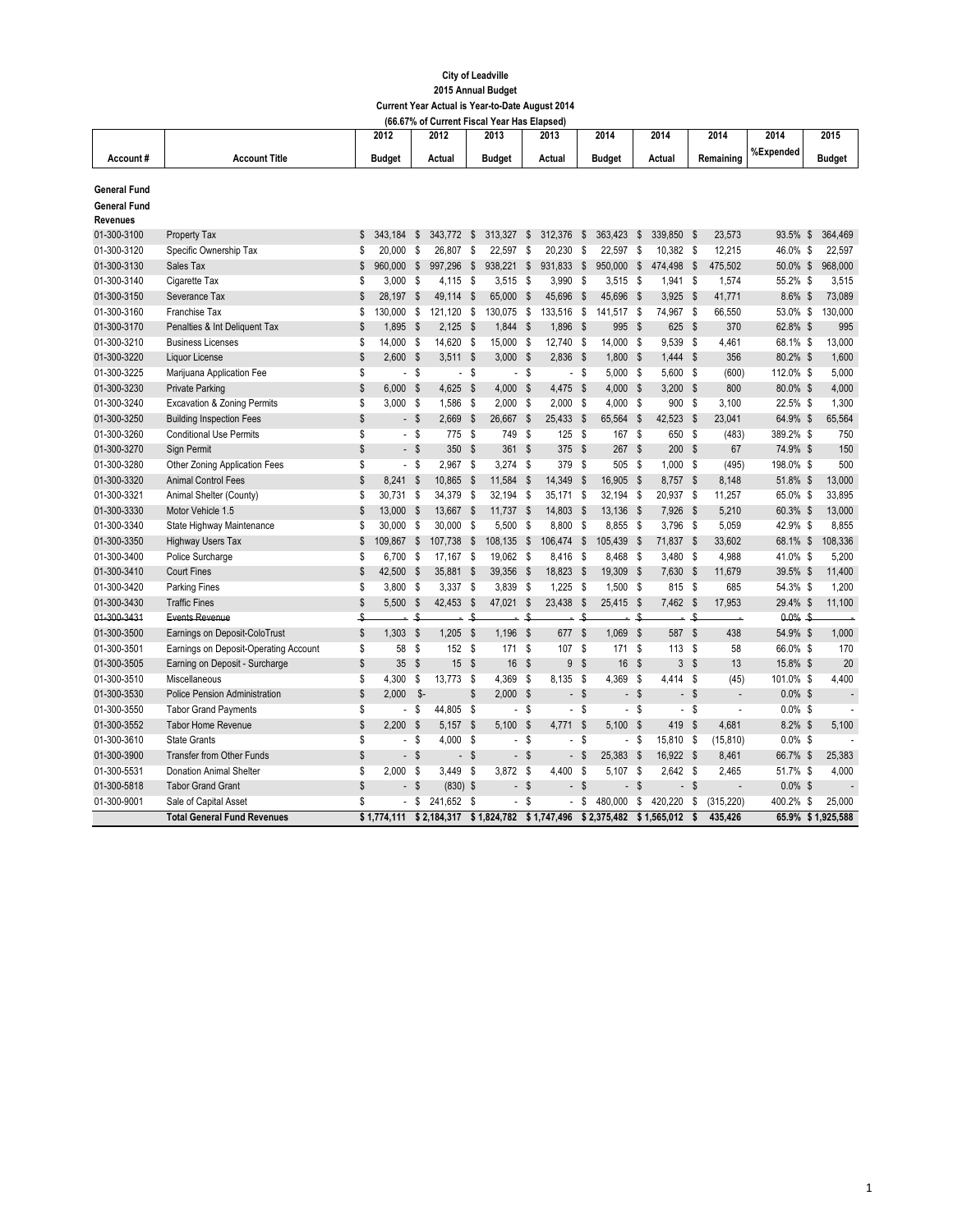|                                         |                                           |    | 2012                     |                           | 2012                     |                           | 2013                     |                           | 2013                     |                           | 2014                     |                           | 2014                     |                           | 2014                     | 2014       | 2015                     |
|-----------------------------------------|-------------------------------------------|----|--------------------------|---------------------------|--------------------------|---------------------------|--------------------------|---------------------------|--------------------------|---------------------------|--------------------------|---------------------------|--------------------------|---------------------------|--------------------------|------------|--------------------------|
| Account#                                | <b>Account Title</b>                      |    | <b>Budget</b>            |                           | Actual                   |                           | <b>Budget</b>            |                           | Actual                   |                           | <b>Budget</b>            |                           | Actual                   |                           | Remaining                | %Expended  | <b>Budget</b>            |
| <b>General Fund</b>                     |                                           |    |                          |                           |                          |                           |                          |                           |                          |                           |                          |                           |                          |                           |                          |            |                          |
| <b>Expenditures</b>                     |                                           |    |                          |                           |                          |                           |                          |                           |                          |                           |                          |                           |                          |                           |                          |            |                          |
| <b>Executive</b><br><b>Expenditures</b> |                                           |    |                          |                           |                          |                           |                          |                           |                          |                           |                          |                           |                          |                           |                          |            |                          |
| 01-40-1-5000                            | Salary                                    | \$ | 24.400                   | - \$                      | 24,108                   | \$                        | 24,400                   | \$                        | 24.124                   | S,                        | 24.400                   | S                         | 17.077                   | - \$                      | 7,323                    | 70.0% \$   | 24,400                   |
| 01-40-1-5008                            | Misc Pay                                  | \$ | $\overline{\phantom{a}}$ | \$                        | 92                       | $$-$                      |                          | $$-$                      |                          | \$                        | $\overline{\phantom{a}}$ | $\boldsymbol{\mathsf{s}}$ |                          | $-$ \$                    | $\overline{a}$           | $0.0\%$ \$ | $\overline{a}$           |
| 01-40-1-5120                            | FICA - Employer                           | S  | $1,513$ \$               |                           | 1,389                    | S                         | 1,513                    | - \$                      | 1,295                    | <b>S</b>                  | 1,513                    | - \$                      | 921 \$                   |                           | 592                      | 60.9% \$   | 1,513                    |
| 01-40-1-5130                            | FICA Medicare - Employer                  | \$ | 354                      | - \$                      | 325                      | \$                        | 354                      | <b>S</b>                  | 303                      | \$                        | 354                      | \$                        | 216                      | <b>S</b>                  | 138                      | 60.9% \$   | 354                      |
| 01-40-1-5150                            | Health Insurance                          | \$ |                          | - \$                      | 10,356                   | S                         | 11,859                   | - \$                      | 11,851                   | S,                        | 11,859                   | - \$                      | 7,837 \$                 |                           | 4,022                    | 66.1% \$   | 12,488                   |
| 01-40-1-5165                            | <b>State Unemployment Tax</b>             | \$ | $\overline{a}$           | $\mathbf{\hat{s}}$        | $\overline{a}$           | $\mathsf{s}$              | $\overline{\phantom{a}}$ | $\mathsf{\$}$             |                          | - \$                      | $\overline{a}$           | <b>S</b>                  | $\overline{\phantom{a}}$ | $\mathbf{s}$              | L.                       | $0.0\%$ \$ |                          |
| 01-40-1-6202                            | Supplies                                  | \$ |                          | $-$ \$                    | 36                       | S                         | 400                      | S.                        | $1,521$ \$               |                           | 600                      | - \$                      | 225                      | - \$                      | 375                      | 37.5% \$   | 600                      |
| 01-40-1-6310                            | <b>Education &amp; Conferences</b>        | \$ | 850                      | - \$                      | 48                       | $\boldsymbol{\mathsf{s}}$ | 850 \$                   |                           | 320 \$                   |                           | 850                      | - \$                      | 215S                     |                           | 635                      | 25.3% \$   | 500                      |
| 01-40-1-6311                            | Travel                                    | \$ | 1,500                    | - \$                      | 743                      | S                         | 1,500                    | - \$                      | 881                      | \$                        | 1,500                    | S                         | 113                      | - \$                      | 1,387                    | $7.5\%$ \$ | 500                      |
| 01-40-1-6550                            | Computer Equipment/Maintenance            | \$ |                          | -S                        | $\overline{a}$           | $\mathsf{\$}$             |                          | - \$                      | 228                      | \$                        |                          | - \$                      | $\overline{\phantom{a}}$ | $\boldsymbol{\mathsf{s}}$ |                          | $0.0\%$ \$ | $\overline{\phantom{a}}$ |
|                                         | <b>Total Executive Expenditures</b>       | s  | 28.617                   | Ŝ.                        | 37,097                   | s                         | 40,876                   | S.                        | 40.523                   | Ŝ.                        | 41,076                   | -S                        | 26.604                   | S.                        | 14,472                   | 64.8% \$   | 40,354                   |
| Administrative<br><b>Expenditures</b>   |                                           |    |                          |                           |                          |                           |                          |                           |                          |                           |                          |                           |                          |                           |                          |            |                          |
| 01-40-2-5000                            | Salary                                    | \$ | 43,250                   | - \$                      | 45,566                   | \$                        | 44,609                   | \$                        | 48,399                   | -\$                       | 53,640                   | - \$                      | 34,656 \$                |                           | 18,984                   | 64.6% \$   | 56,002                   |
| 01-40-2-5015                            | Vacation Pay                              | \$ | $\blacksquare$           | - \$                      | $\overline{\phantom{a}}$ | \$                        | $\mathbf{r}$             | \$                        | $\overline{a}$           | S                         |                          | - \$                      | 1,852 \$                 |                           | (1, 852)                 | $0.0\%$ \$ |                          |
| 01-40-2-5120                            | FICA - Employer                           | \$ | 2,682                    | - \$                      | 2,811                    | $\mathsf{\$}$             | 2,766                    | - \$                      | 2,800                    | $\mathsf{\$}$             | 3,326                    | $\mathsf{\$}$             | $2,172$ \$               |                           | 1,154                    | 65.3% \$   | 3,472                    |
| 01-40-2-5130                            | <b>FICA Medicare</b>                      | \$ | 627 \$                   |                           | 657                      | S                         | 647 \$                   |                           | 655 \$                   |                           | 778                      | - \$                      | 508 \$                   |                           | 270                      | 65.3% \$   | 812                      |
| 01-40-2-5140                            | Deferred Plan                             | \$ | 2,160                    | - \$                      | 2,243                    | $\mathsf{\$}$             | 2,160                    | - \$                      | 920                      | $\mathsf{\$}$             | 2,520                    | $\mathsf{\$}$             | 471 \$                   |                           | 2,049                    | 18.7% \$   | 2,520                    |
| 01-40-2-5150                            | Health Insurance                          | \$ | $4,453$ \$               |                           | 5,447                    | S                         | 5,071                    | S                         | 10,116                   | - \$                      | 10,099                   | S,                        | 7,003                    | - \$                      | 3,096                    | 69.3% \$   | 72                       |
| 01-40-2-5165                            | <b>State Unemployment Tax</b>             | \$ | 130 \$                   |                           | 141                      | $\mathsf{\$}$             | 134                      | $\mathsf{\$}$             | 145 \$                   |                           | 161                      | - \$                      | 110 \$                   |                           | 51                       | 68.1% \$   | 168                      |
| 01-40-2-6202                            | Supplies                                  | \$ |                          | - \$                      | $\overline{\phantom{a}}$ | \$                        |                          | - \$                      | 145 \$                   |                           |                          | - \$                      | 86                       | - \$                      | (86)                     | $0.0\%$ \$ | 100                      |
| 01-40-2-6203                            | <b>Operating Expenses</b>                 | \$ |                          | - \$                      | 23                       | $\mathsf{\$}$             |                          | $-$ \$                    |                          | - \$                      |                          | - \$                      | 1,989                    | \$                        | (1,989)                  | $0.0\%$ \$ | $\overline{a}$           |
| 01-40-2-6310                            | <b>Education &amp; Conferences</b>        | \$ | 300 \$                   |                           | $\overline{\phantom{a}}$ | S                         | 300                      | - \$                      | 509 \$                   |                           | 500                      | S                         | 363 \$                   |                           | 137                      | 72.5% \$   | 500                      |
| 01-40-2-6311                            | Travel                                    | \$ | 600 \$                   |                           | 742                      | $\mathsf{\$}$             | 600                      | $\mathbb{S}$              | 740 \$                   |                           | 600                      | $\boldsymbol{\mathsf{s}}$ | 669 \$                   |                           | (69)                     | 111.4% \$  | 600                      |
| 01-40-2-6550                            | Computer Equipment/Maintenance            | \$ | $\blacksquare$           | - \$                      | $\blacksquare$           | S                         | $\sim$                   | S,                        | $\overline{\phantom{a}}$ | S                         | 1,800                    | - \$                      | 1,800                    | - \$                      | $\overline{\phantom{a}}$ | 100.0% \$  | $\blacksquare$           |
|                                         | <b>Total Administrative Expenditures</b>  | \$ | 54,202                   | $\overline{\mathbf{s}}$   | 57,630                   | \$                        | 56,287                   | \$                        | 64,429                   | $\overline{\mathbf{s}}$   | 73,423                   | Ŝ                         | 51,677                   | $\overline{\mathbf{s}}$   | 21,747                   | 70.4% \$   | 64,246                   |
| <b>Municipal Court</b>                  |                                           |    |                          |                           |                          |                           |                          |                           |                          |                           |                          |                           |                          |                           |                          |            |                          |
| <b>Expenditures</b>                     |                                           |    |                          |                           |                          |                           |                          |                           |                          |                           |                          |                           |                          |                           |                          |            |                          |
| 01-40-3-5000                            | Salary                                    | \$ | 11,218                   | $\boldsymbol{\mathsf{s}}$ | 11,218                   | $\mathsf{\$}$             | 11,218                   | - \$                      | 11,218                   | $\boldsymbol{\mathsf{s}}$ | 11,218                   | <b>S</b>                  | 7,766                    | - \$                      | 3,452                    | 69.2% \$   | 11,218                   |
| 01-40-3-5001                            | Additional Misc Wages - Qtrly             | \$ |                          | $\boldsymbol{s}$          | 250                      | \$                        | $\blacksquare$           | - \$                      | $\overline{\phantom{0}}$ | $\sqrt{s}$                | $\overline{\phantom{a}}$ | $\mathsf{s}$              |                          | $-$ \$                    | $\overline{a}$           | $0.0\%$ \$ |                          |
| 01-40-3-5120                            | <b>FICA</b>                               | \$ | 696                      | $\sqrt{3}$                | 722                      | $\mathsf{\$}$             | 696                      | \$                        | 696 \$                   |                           | 696                      | $\boldsymbol{\mathsf{s}}$ | 482 \$                   |                           | 215                      | 69.3% \$   | 696                      |
| 01-40-3-5130                            | <b>FICA Medicare</b>                      | \$ | 163                      | - \$                      | 169                      | \$                        | 163                      | - \$                      | 163 \$                   |                           | 163                      | - \$                      | 113S                     |                           | 50                       | 69.3% \$   | 163                      |
| 01-40-3-5150                            | Health Insurance                          | \$ | 72S                      |                           | 84                       | $\mathsf{\$}$             | 72S                      |                           | 72S                      |                           | 72                       | - \$                      | 48                       | $\mathsf{\$}$             | 24                       | 66.7% \$   | 72                       |
| 01-40-3-5165                            | State Unemployment Tax                    | \$ | 34                       | - \$                      | 36                       | $\mathsf{s}$              | 34                       | - \$                      | 34S                      |                           | 34                       | - \$                      | 23                       | $\bar{\$}$                | 11                       | 69.0% \$   | 34                       |
| 01-40-3-6202                            | Supplies                                  | \$ | 250                      | - \$                      | 66                       | $\mathsf{\$}$             | 100                      | - \$                      |                          | - \$                      | 100                      | \$                        | 89                       | \$                        | 12                       | 88.5% \$   | 100                      |
| 01-40-3-6203                            | <b>Operating Expenses</b>                 | \$ | $\overline{\phantom{a}}$ | - \$                      | $\overline{\phantom{a}}$ | S                         | $\overline{\phantom{a}}$ | S.                        | 24S                      |                           |                          | - \$                      | 24S                      |                           | (24)                     | $0.0\%$ \$ |                          |
| 01-40-3-6301                            | Legal Fees-Pros. Attorney                 | \$ | 7,200                    | $\boldsymbol{\mathsf{s}}$ | 6,878                    | $\mathsf{\$}$             | 7,200                    | $\boldsymbol{\mathsf{s}}$ | 4,800 \$                 |                           | 7,200                    | S                         | 598                      | - \$                      | 6,603                    | $8.3\%$ \$ | 7,200                    |
| 01-40-3-6310                            | <b>Education &amp; Conferences</b>        | \$ | 90                       | -S                        | $\blacksquare$           | S                         | 90                       | S                         |                          | - \$                      | $\overline{\phantom{a}}$ | S                         | 40                       | - \$                      | (40)                     | $0.0\%$ \$ |                          |
| 01-40-3-6311                            | Travel                                    | \$ | 90                       | $\mathbf{\hat{s}}$        | $\overline{a}$           | $\mathsf{\$}$             | 90                       | $\mathbf{\hat{s}}$        |                          | - \$                      | 90                       | <b>S</b>                  | $\overline{\phantom{a}}$ | \$                        | 90                       | $0.0\%$ \$ |                          |
| 01-40-3-6570                            | Interpreter                               | \$ | 700                      | \$                        | 450                      | \$                        | 700                      | \$                        | $\overline{\phantom{a}}$ | -S                        | 450                      | S                         | 100                      | S                         | 350                      | 22.2% \$   | 450                      |
|                                         | <b>Total Municipal Court Expenditures</b> | \$ | 20.513                   | Ś                         | 19.873                   | \$                        | 20.363                   | \$                        | 17.006                   | $\mathsf{s}$              | 20.022                   | \$                        | 9,283                    | \$                        | 10.741                   | 46.4% \$   | 19.932                   |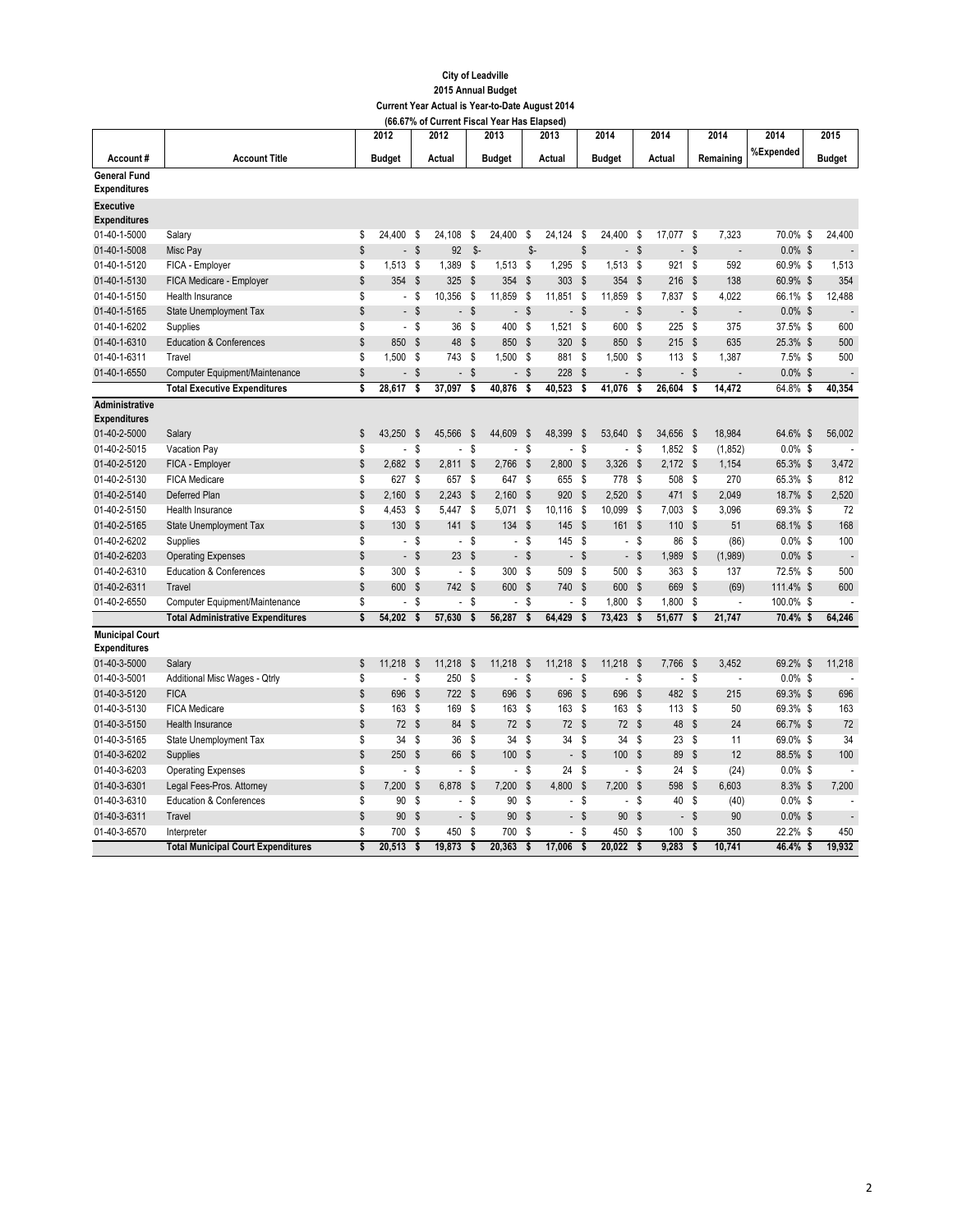|                                     |                                                                       |          | 2012                               |                           | 2012                             |                           | 2013                               |                           | 2013                     |                            | 2014                              |                                   | 2014                               |               | 2014                              | 2014                     | 2015                     |
|-------------------------------------|-----------------------------------------------------------------------|----------|------------------------------------|---------------------------|----------------------------------|---------------------------|------------------------------------|---------------------------|--------------------------|----------------------------|-----------------------------------|-----------------------------------|------------------------------------|---------------|-----------------------------------|--------------------------|--------------------------|
| Account#                            | <b>Account Title</b>                                                  |          | <b>Budget</b>                      |                           | Actual                           |                           | <b>Budget</b>                      |                           | Actual                   |                            | <b>Budget</b>                     |                                   | Actual                             |               | Remaining                         | %Expended                | Budget                   |
| <b>City Clerk</b>                   |                                                                       |          |                                    |                           |                                  |                           |                                    |                           |                          |                            |                                   |                                   |                                    |               |                                   |                          |                          |
| <b>Expenditures</b><br>01-40-4-5000 | Salary                                                                | \$       | 18,000                             | - \$                      | 17,769                           | \$                        | 18,000                             | \$                        | 18,000                   | \$                         | 18,000                            | \$                                | 12,462 \$                          |               | 5,538                             | 69.2% \$                 | 18,000                   |
| 01-40-4-5120                        | <b>FICA</b>                                                           | \$       | $1,116$ \$                         |                           | 1,130                            | \$                        | 1,116                              | - \$                      | $1,116$ \$               |                            | $1,116$ \$                        |                                   | 773 \$                             |               | 343                               | 69.2% \$                 | 1,116                    |
| 01-40-4-5130                        | <b>FICA Medicare</b>                                                  | \$       | 261                                | \$                        | 264                              | $\boldsymbol{\mathsf{s}}$ | 261                                | - \$                      | 261                      | - \$                       | 261                               | \$                                | 181                                | - \$          | 80                                | 69.2% \$                 | 261                      |
| 01-40-4-5140                        | Deferred Plan                                                         | \$       | 1,080                              | - \$                      | $\overline{\phantom{a}}$         | \$                        | 1,080                              | - \$                      |                          | - \$                       | 1,080                             | S,                                |                                    | - \$          | 1,080                             | $0.0\%$ \$               | 1,080                    |
| 01-40-4-6202                        | Supplies                                                              | \$       | 200                                | - \$                      | 471                              | $\boldsymbol{\mathsf{s}}$ | 400                                | $\mathbb{S}$              | 179                      | -\$                        | 400                               | $\boldsymbol{\mathsf{s}}$         | 74                                 | - \$          | 326                               | 18.6% \$                 | 200                      |
| 01-40-4-6204                        | Postage                                                               | \$       | 400                                | - \$                      | 386                              | \$                        | 300                                | - \$                      | 276                      | - \$                       | 300                               | S,                                |                                    | - \$          | 300                               | $0.0\%$ \$               | 300                      |
| 01-40-4-6310                        | <b>Education &amp; Conferences</b>                                    | \$       | 300S                               |                           | 334                              | \$                        | 650 \$                             |                           | 300 \$                   |                            | 300                               | $\boldsymbol{\mathsf{s}}$         |                                    | - \$          | 300                               | $0.0\%$ \$               | 600                      |
| 01-40-4-6311                        | Travel                                                                | \$       | 300                                | - \$                      | $\overline{\phantom{a}}$         | \$                        | 300                                | - \$                      |                          | - \$                       | 200                               | S,                                |                                    | - \$          | 200                               | $0.0\%$ \$               | 300                      |
| 01-40-4-6501                        | <b>Other Expenses</b>                                                 | \$       | 1,700                              | - \$                      | 398                              | $\boldsymbol{\mathsf{s}}$ | 200                                | - \$                      | 3                        | \$                         | 200                               | $\boldsymbol{\mathsf{s}}$         |                                    | - \$          | 200                               | $0.0\%$ \$               | 100                      |
| 01-40-4-6540                        | Elections                                                             | \$       |                                    | - \$                      | $\overline{\phantom{a}}$         | \$                        | 5,000                              | - \$                      | 7,104                    | - \$                       | 15,000 \$                         |                                   |                                    | - \$          | 15,000                            | $0.0\%$ \$               | 8,000                    |
| 01-40-4-6545                        | <b>Legal Publications</b>                                             | \$       | 5,800                              | - \$                      | 2,039                            | \$                        | 6,000                              | $\sqrt{3}$                | 5,516 \$                 |                            | 6,000                             | \$                                | 1,456                              | - \$          | 4,544                             | 24.3% \$                 | 6,000                    |
| 01-40-4-6550                        | Computer Equipment/Maintenance                                        | \$       | 200S                               |                           | 1,406                            | S,                        | 500                                | - \$                      | 936                      | - \$                       | 5,000                             | - \$                              | 25S                                |               | 4,975                             | $0.5\%$ \$               | 500                      |
| 01-40-6-6566                        | <b>Records Preservation</b>                                           | \$       |                                    | - \$                      |                                  | - \$                      |                                    | - \$                      |                          | - \$                       | $2,000$ \$                        |                                   |                                    | - \$          | 2,000                             | $0.0\%$ \$               | 1,000                    |
| 01-40-4-6901                        | Office Equipment Expenditures<br><b>Total City Clerk Expenditures</b> | \$<br>\$ | $\overline{\phantom{a}}$<br>29,357 | S<br>\$                   | 994<br>25,191                    | \$<br>\$                  | $\overline{\phantom{a}}$<br>33,807 | S<br>\$                   | 822<br>34,512            | - \$<br>\$                 | 500<br>50,357                     | \$<br>\$                          | $\overline{\phantom{a}}$<br>14,971 | \$<br>\$      | 500<br>35,386                     | $0.0\%$ \$<br>29.7% \$   | 37,457                   |
| <b>City Treasurer</b>               |                                                                       |          |                                    |                           |                                  |                           |                                    |                           |                          |                            |                                   |                                   |                                    |               |                                   |                          |                          |
| <b>Expenditures</b>                 |                                                                       |          |                                    |                           |                                  |                           |                                    |                           |                          |                            |                                   |                                   |                                    |               |                                   |                          |                          |
| 01-40-5-5000                        | Salary                                                                | \$       | 27,000                             | - \$                      | 26,654                           | \$                        | 27,000                             | \$                        | 27,000                   | -\$                        | 53,233                            | \$                                | 37.238                             | - \$          | 15,995                            | 70.0% \$                 | 57,400                   |
| 01-40-5-5008                        | Miscellaneous Wages                                                   | \$       | $\overline{\phantom{a}}$           | - \$                      | $\overline{\phantom{a}}$         | \$                        | $\overline{a}$                     | \$                        | $\overline{\phantom{a}}$ | \$                         | $\overline{\phantom{a}}$          | S                                 | 46                                 | - \$          | (46)                              | $0.0\%$ \$               |                          |
| 01-40-5-5120                        | <b>FICA</b>                                                           | \$       | 1,674                              | - \$                      | 1,695                            | \$                        | 1,674                              | $\boldsymbol{\mathsf{s}}$ | 1,674                    | -\$                        | 3,300                             | $\boldsymbol{\mathsf{s}}$         | $2,312$ \$                         |               | 988                               | 70.0% \$                 | 3,559                    |
| 01-40-5-5130                        | <b>FICA Medicare</b>                                                  | \$       | 392 \$                             |                           | 397                              | \$                        | 392S                               |                           | 392 \$                   |                            | 772 \$                            |                                   | 541 \$                             |               | 231                               | 70.0% \$                 | 832                      |
| 01-40-5-5140                        | Deferred Plan                                                         | \$       | 1,620                              | - \$                      | $\overline{\phantom{a}}$         | \$                        | 1,620                              | $\sqrt{3}$                |                          | $-$ \$                     | 3,050                             | $\mathbb{S}$                      |                                    | - \$          | 3,050                             | $0.0\%$ \$               | 3,300                    |
| 01-40-5-5150                        | Health Insurance                                                      | \$       |                                    | - \$                      | 33                               | \$                        | 47 \$                              |                           | 47                       | \$                         | 10,659                            | - \$                              | 24                                 | \$            | 10,635                            | $0.2\%$ \$               | 36                       |
| 01-40-5-5165                        | <b>State Unemployment Tax</b>                                         | \$       |                                    | - \$                      | $\overline{\phantom{a}}$         | $\boldsymbol{\mathsf{s}}$ | $\blacksquare$                     | $\mathsf{\$}$             |                          | - \$                       | ÷.                                | $\boldsymbol{\mathsf{s}}$         | 104                                | - \$          | (104)                             | $0.0\%$ \$               | 165                      |
| 01-40-5-6202                        | Supplies                                                              | \$       | 300                                | - \$                      | 334                              | \$                        | 300                                | - \$                      | 636                      | - \$                       | 300                               | S                                 | 215S                               |               | 85                                | 71.7% \$                 | 300                      |
| 01-40-5-6310                        | <b>Education and Conferences</b>                                      | \$       | 200                                | - \$                      | 68                               | $\boldsymbol{\mathsf{s}}$ | 200                                | $\mathsf{\$}$             |                          | $-$ \$                     | 200                               | $\boldsymbol{\mathsf{s}}$         |                                    | - \$          | 200                               | $0.0\%$ \$               | 200                      |
| 01-40-5-6311<br>01-40-5-6312        | Travel                                                                | \$<br>\$ | 600 \$<br>170                      | - \$                      | 757 \$<br>170                    | $\boldsymbol{\mathsf{s}}$ | 170                                | - \$<br>- \$              | 225                      | - \$<br>$\mathbf{\hat{s}}$ | 200                               | - \$<br>$\boldsymbol{\mathsf{s}}$ | 189                                | - \$<br>- \$  | $\overline{\phantom{a}}$<br>11    | $0.0\%$ \$<br>94.5% \$   | 200                      |
| 01-40-5-6501                        | Dues & Membership<br>Other Expenses                                   | \$       | $\overline{\phantom{a}}$           | - \$                      | $\overline{\phantom{a}}$         | \$                        |                                    | - \$                      | 86                       | - \$                       | $\overline{\phantom{a}}$          | S                                 | 100S                               |               | (100)                             | $0.0\%$ \$               | $\overline{\phantom{a}}$ |
| 01-40-5-6550                        | Computer Equipment/Maintenance                                        | \$       | 2,400                              | $\boldsymbol{\mathsf{s}}$ | 3,135                            | $\sqrt{2}$                | 4,500                              | $\boldsymbol{\mathsf{s}}$ | 4,900                    | -\$                        | 1,200                             | \$                                | 3,375                              | - \$          | (2, 175)                          | 281.3% \$                |                          |
|                                     | <b>Total City Treasurer Expenditures</b>                              | \$       | 34,356                             | \$                        | 33,243                           | \$                        | 35,903                             | \$                        | 34,960                   | \$                         | 72,915                            | \$                                | 44,143                             | \$            | 28,771                            | 60.5% \$                 | 65,992                   |
| <b>City Hall</b>                    |                                                                       |          |                                    |                           |                                  |                           |                                    |                           |                          |                            |                                   |                                   |                                    |               |                                   |                          |                          |
| <b>Expenditures</b>                 |                                                                       |          |                                    |                           |                                  |                           |                                    |                           |                          |                            |                                   |                                   |                                    |               |                                   |                          |                          |
| 01-40-6-6202                        | Supplies                                                              | \$       | 3,500                              | - \$                      | 5,036                            | \$                        | 4,155                              | - \$                      | 3,936 \$                 |                            | 3,500                             | - \$                              | $2,323$ \$                         |               | 1,177                             | 66.4% \$                 | 3,500                    |
| 01-40-6-6204                        | Postage                                                               | \$       | 600                                | - \$                      | 436                              | $\boldsymbol{\mathsf{s}}$ | 600                                | - \$                      | 596                      | - \$                       | 520                               | $\boldsymbol{\mathsf{s}}$         | 552 \$                             |               | (32)                              | 106.2% \$                | 825                      |
| 01-40-6-6216                        | <b>Building Maintenance</b>                                           | \$       | 1,100                              | - \$                      | 2,420                            | \$                        | 4,724                              | - \$                      | 2,748                    | - \$                       | 8,189                             | -\$                               | $3,061$ \$                         |               | 5,128                             | 37.4% \$                 | 4,569                    |
| 01-40-6-6301                        | Professional Services - Legal                                         | \$       | 30,000                             | - \$                      | 81,948                           | $\sqrt{2}$                | 40,000                             | - \$                      | 78,511                   | \$                         | 40,000                            | \$                                | 44,253 \$                          |               | (4, 253)                          | 110.6% \$                | 60,000                   |
| 01-40-6-6302                        | Professional Services - Audit                                         | \$       | 14,000                             | - \$                      | 15,315                           | \$                        | 14,000                             | - \$                      | 15,954 \$<br>225         |                            | 15,550 \$                         |                                   | 8,900 \$                           |               | 6,650                             | 57.2% \$                 | 15,550                   |
| 01-40-6-6303<br>01-40-6-6304        | Professional Services - Other<br>Codification of Municipal Code       | \$<br>\$ | 5,000<br>$\overline{\phantom{a}}$  | - \$<br>S                 | $\overline{\phantom{a}}$         | $\mathsf{\$}$<br>\$       | 2,000                              | - \$<br>- \$              | 2,166                    | - \$<br>- \$               | $\overline{\phantom{0}}$<br>2,000 | $\boldsymbol{\mathsf{s}}$<br>S,   | 135S                               | - \$          | 1,865                             | $0.0\%$ \$<br>$6.8\%$ \$ | 3,000                    |
| 01-40-6-6306                        | Treasurers Fees (Property Tax)                                        | \$       | 14.000                             | S.                        | 6,808                            | $\mathsf{\$}$             | 9,000                              | \$                        | 13,784                   | $\mathsf{s}$               | 16,268                            | $\mathsf{\$}$                     | 12,059                             | $\mathsf{\$}$ | 4,209                             | 74.1% \$                 | 16,289                   |
| 01-40-6-6312                        | Dues & Membership                                                     | \$       | $3,050$ \$                         |                           | $2,002$ \$                       |                           | 3,050                              | - \$                      | $2,622$ \$               |                            | $3,050$ \$                        |                                   | 441 \$                             |               | 2,609                             | 14.4% \$                 | 3,050                    |
| 01-40-6-6330                        | Telephone                                                             | \$       | $3,000$ \$                         |                           | $3,228$ \$                       |                           | $3,000$ \$                         |                           | $3,574$ \$               |                            | $3,000$ \$                        |                                   | $2,261$ \$                         |               | 739                               | 75.4% \$                 | 3,500                    |
| 01-40-6-6340                        | <b>Utilities</b>                                                      | \$       | 13,060 \$                          |                           | 11,341                           | \$                        | 13,060 \$                          |                           | 13,873 \$                |                            | 13,060 \$                         |                                   | $11,214$ \$                        |               | 1,846                             | 85.9% \$                 | 15,000                   |
| 01-40-6-6341                        | <b>Street Lighting</b>                                                | \$       | 40,000 \$                          |                           | $9,763$ \$                       |                           | 10,000 \$                          |                           | 13,662 \$                |                            | 36,000 \$                         |                                   | 25,040 \$                          |               | 10,960                            | 69.6% \$                 | 31,000                   |
| 01-40-6-6501                        | Other Expenses                                                        | \$       | $1,100$ \$                         |                           | 927 \$                           |                           |                                    | - \$                      | 36,289 \$                |                            |                                   | - \$                              | $1,288$ \$                         |               | (1, 288)                          | $0.0\%$ \$               | 500                      |
| 01-40-6-6503                        | <b>Tabor Grand Expense</b>                                            | \$       |                                    | $-$ \$                    | 82,582 \$                        |                           |                                    | $-$ \$                    | $3,200$ \$               |                            |                                   | - \$                              |                                    | $-$ \$        | $\overline{\phantom{a}}$          | $0.0\%$ \$               | $\overline{\phantom{a}}$ |
| 01-40-6-6504                        | <b>Tabor Home Expenses</b>                                            | \$       | $2,000$ \$                         |                           | 4,442 \$                         |                           | $3,600$ \$                         |                           | 4,571 \$                 |                            | 4,335 \$                          |                                   | $3,491$ \$                         |               | 844                               | 80.5% \$                 | 4,500                    |
| 01-40-6-6510                        | <b>Building Inspection</b>                                            | \$       |                                    | - \$                      | $14,181$ \$                      |                           | 20,000 \$                          |                           | 26,773 \$                |                            | 49,173 \$                         |                                   | 25,747 \$                          |               | 23,426                            | 52.4% \$                 | 49,173                   |
| 01-40-6-6515                        | Planning & Zoning                                                     | \$       | $2,000$ \$                         |                           | 1,021                            | \$                        | 15,000 \$                          |                           | $3,127$ \$               |                            | $6,000$ \$                        |                                   | 1,624 \$                           |               | 4,376                             | 27.1% \$                 | 4,000                    |
| 01-40-6-6520                        | Insurance                                                             | \$       | 55,034 \$                          |                           | 68,885                           | -\$                       | 66,848                             | $\sqrt{3}$                | 76,119 \$                |                            | 93,287 \$                         |                                   | 62,171 \$                          |               | 31,116                            | 66.6% \$                 | 80,000                   |
| 01-40-6-6525                        | Economic Development                                                  | \$       |                                    | - \$                      | 83 \$                            |                           |                                    | - \$                      |                          | $-$ \$                     | $3,000$ \$                        |                                   | $2,430$ \$                         |               | 570                               | 81.0% \$                 | 1,494                    |
| 01-40-6-6526<br>01-40-6-6530        | Historic Preservation Commission<br>Donations                         | \$<br>\$ |                                    | $-$ \$<br>$-$ \$          | $\overline{\phantom{a}}$<br>300S | $\sqrt[6]{\frac{1}{2}}$   |                                    | $-$ \$<br>- \$            |                          | $-$ \$<br>$-$ \$           | $5,000$ \$                        | - \$                              | 2,594 \$                           | $-$ \$        | 2,406<br>$\overline{\phantom{a}}$ | 51.9% \$                 | 4,000                    |
| 01-40-6-6531                        | Transfers to other funds                                              | \$       | 325,777 \$                         |                           | 252,647 \$                       |                           | 256,082                            | $\sqrt{3}$                | 273,002                  | $\sqrt[6]{3}$              | 309,661                           | \$                                | 190,934                            | - \$          | 118,727                           | $0.0\%$ \$<br>61.7% \$   | 302,761                  |
| 01-40-6-6550                        | Computer Equipment/Maintenance                                        | \$       | 6,096 \$                           |                           | $7,142$ \$                       |                           | 4,800 \$                           |                           | 9,933 \$                 |                            | 8,340 \$                          |                                   | 7,376 \$                           |               | 964                               | 88.4% \$                 | 22,234                   |
| 01-40-6-6551                        | <b>Computer Software</b>                                              | \$       | $9,004$ \$                         |                           | $9,299$ \$                       |                           | 8,136 \$                           |                           | 4,650 \$                 |                            | $1,526$ \$                        |                                   |                                    | - \$          | 1,526                             | $0.0\%$ \$               | 2,640                    |
| 01-40-6-6901                        | Office Equipment Expenditures                                         | \$       |                                    | - \$                      | 263                              | - \$                      |                                    | - \$                      | 767 \$                   |                            | 943 \$                            |                                   |                                    | - \$          | 943                               | $0.0\%$ \$               |                          |
| 01-40-6-6905                        | <b>Operating Contingency</b>                                          | \$       | 31,794 \$                          |                           |                                  | - \$                      | 20,000                             | $\sqrt{3}$                | 16,811 \$                |                            | 128,320 \$                        |                                   |                                    | $-$ \$        | 3,320                             | $0.0\%$ \$               | 18,650                   |
| 01-40-6-6910                        | Severance                                                             | \$       | $5,000$ \$                         |                           | $\overline{\phantom{a}}$         | \$                        |                                    | - \$                      |                          | $-$ \$                     |                                   | - \$                              |                                    | - \$          | $\centerdot$                      | $0.0\%$ \$               |                          |
| 02-40-1-7001                        | Xerox                                                                 | \$       | $4,264$ \$                         |                           | 4,651 \$                         |                           | 4,300 \$                           |                           | $3,186$ \$               |                            | 4,300 \$                          |                                   | 2,891 \$                           |               | 1,409                             | 67.2% \$                 | 4,300                    |
| 01-40-6-9000                        | Capital Purchase                                                      | \$       |                                    | - \$                      | 177,872 \$                       |                           |                                    | - \$                      |                          | - \$                       | $\sim$                            | \$                                |                                    | - \$          |                                   | $0.0\%$ \$               |                          |
|                                     | <b>Total City Hall Expenditures</b>                                   | \$       | 569,379 \$                         |                           |                                  |                           | 762,592 \$ 502,355 \$              |                           |                          |                            | 610,077 \$ 755,022 \$             |                                   | 410,786 \$                         |               | 219,236                           | 54.4% \$                 | 650,535                  |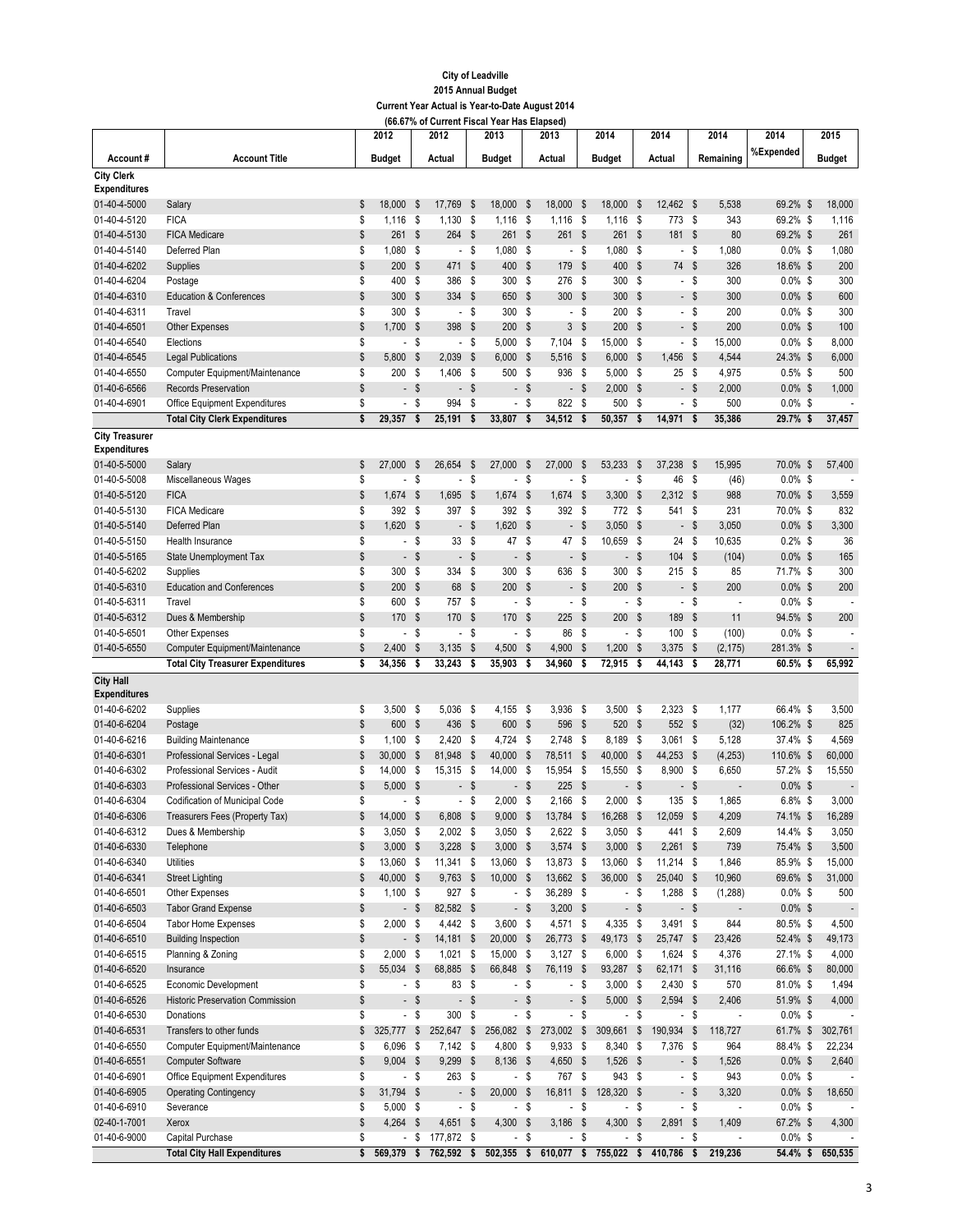|                     |                                        |                | 2012                     |                    | 2012                     |                           | 2013           |                           | 2013           |                    | 2014                     |                           | 2014                     |                           | 2014      | 2014        | 2015           |
|---------------------|----------------------------------------|----------------|--------------------------|--------------------|--------------------------|---------------------------|----------------|---------------------------|----------------|--------------------|--------------------------|---------------------------|--------------------------|---------------------------|-----------|-------------|----------------|
| Account#            | <b>Account Title</b>                   |                | <b>Budget</b>            |                    | Actual                   |                           | <b>Budget</b>  |                           | Actual         |                    | <b>Budget</b>            |                           | Actual                   |                           | Remaining | %Expended   | Budget         |
| <b>Police Dept</b>  |                                        |                |                          |                    |                          |                           |                |                           |                |                    |                          |                           |                          |                           |           |             |                |
| <b>Expenditures</b> |                                        |                |                          |                    |                          |                           |                |                           |                |                    |                          |                           |                          |                           |           |             |                |
| 01-60-0-5000        | Salary                                 | \$             | 348,672 \$               |                    | 369,285                  | $\boldsymbol{\mathsf{s}}$ | 360,658        | $\sqrt[6]{3}$             | 372,989        | $\sqrt[6]{3}$      | 369,817                  | \$                        | 239,315 \$               |                           | 130,502   | 64.7% \$    | 305,136        |
| 01-60-0-5004        | <b>Contract Services</b>               | S              |                          | S                  | 1.297                    | \$-                       |                | S                         | 248            | \$                 | $\overline{a}$           | s                         | 4.845                    | - S                       | (4, 845)  | $0.0\%$ \$  |                |
| 01-60-0-5007        | Overtime                               | \$             | 30,000                   | \$                 | 32,564                   | $\mathsf{\$}$             | 40,118         | $\mathbf s$               | 29,404         | $\mathsf{\$}$      | 29,667                   | $\mathsf{\$}$             | 32,677                   | $\mathbb{S}$              | (3,010)   | 110.1% \$   | 32,000         |
| 01-60-0-5008        | Miscellaneous Wages                    | \$             | 7,200                    | - \$               | 114                      | \$                        | $\blacksquare$ | \$                        | 6,639          | S                  | ÷.                       | S                         | 14                       | - \$                      | (14)      | $0.0\%$ \$  |                |
| 01-60-0-5009        | Comp Time Used                         | \$             |                          | - \$               | 222                      | <b>S</b>                  | 100            | $\mathsf{s}$              | 2,063          | $\mathbf{s}$       | $\sim$                   | <b>S</b>                  | 2,266                    | - \$                      | (2, 266)  | $0.0\%$ \$  | $\overline{a}$ |
| 01-60-0-5010        | Holiday Pay                            | \$             | 12,000                   | - \$               | 2,664                    | \$                        | 3,994          | - \$                      | 4,196          | - \$               | $\mathbb{Z}^{\times}$    | S                         | 11,212 \$                |                           | (11, 212) | $0.0\%$ \$  | 20,000         |
| 01-60-0-5015        | Vacation Pay                           | $\mathbb S$    |                          | - \$               | $\blacksquare$           | $\mathbb{S}$              | $13,141$ \$    |                           | 1,580          | $\mathbf{s}$       | $\mathcal{L}^{\pm}$      | \$                        | 10,260                   | - \$                      | (10, 260) | $0.0\%$ \$  |                |
| 01-60-0-5016        | FTO Pay                                | \$             | $\overline{a}$           | $\mathsf{\$}$      | $\overline{a}$           | $\mathsf{s}$              | $\blacksquare$ | s                         | 632            |                    |                          | S                         | 222S                     |                           | (222)     | $0.0\%$ \$  | 500            |
| 01-60-0-5120        | <b>FICA</b>                            | \$             | 3,561                    | <b>S</b>           | 4.391                    | $\mathsf{s}$              | 3,500          | - \$                      | $5.571$ \$     |                    | 4,711                    | $\mathsf{s}$              | 3,203                    | - \$                      | 1,508     | 68.0% \$    | 4.958          |
| 01-60-0-5130        | <b>FICA Medicare</b>                   | $\mathbb S$    | 5.769                    | - \$               | 5.749                    | \$                        | 6.061          | <b>S</b>                  | 5.811          | -S                 | 5.793                    | s.                        | $4.221$ \$               |                           | 1,572     | 72.9% \$    | 5.186          |
| 01-60-0-5140        | Deferred Plan                          | \$             | 5,944                    | \$                 | 6,069                    | $\mathsf{\$}$             | 17,237         | \$                        | 5,965          | $\mathbf{\hat{s}}$ | 19,251                   | $\boldsymbol{\mathsf{s}}$ | 5,073                    | \$                        | 14,178    | 26.4% \$    | 14,845         |
| 01-60-0-5145        | COF&P Pension                          | \$             | 27,894                   | S,                 | 23,319                   | \$                        | 25,100         | - \$                      | 21,475         | \$                 | 23,507                   | \$                        | 15,093                   | - \$                      | 8,414     | 64.2% \$    | 20,968         |
| 01-60-0-5150        | Health Insurance                       | \$             | 61,701                   | - \$               | 52,972                   | - \$                      | 53,783         | \$                        | 42,322         | $\mathbf{\hat{s}}$ | 37,071                   | $\boldsymbol{\mathsf{s}}$ | 22,717 \$                |                           | 14,354    | 61.3% \$    | 25,929         |
| 01-60-0-5165        | State Unemployment Tax                 | \$             | 1,158                    | - \$               | 1,260                    | \$                        | 1,254          | - \$                      | 1,258          | - \$               | 1,198                    | \$                        | 904                      | S,                        | 294       | 75.4% \$    | 1,073          |
| 01-60-0-6202        | Supplies                               | \$             | 6,000                    | - \$               | 7,526                    | $\boldsymbol{\mathsf{s}}$ | 3,000          | - \$                      | $2,722$ \$     |                    | 6,000                    | <b>S</b>                  | 2,824                    | - \$                      | 3,176     | 47.1% \$    | 5,200          |
| 01-60-0-6204        | Postage                                | \$             | 300                      | -\$                | 333                      | $$\mathbb{S}$$            | 300            | - \$                      | 378            | $\boldsymbol{s}$   | 300                      | S                         | 113                      | - \$                      | 187       | 37.6% \$    | 300            |
| 01-60-0-6209        | <b>Vehicle Lease Payments</b>          | \$             |                          | - \$               | $\blacksquare$           | <b>S</b>                  |                | - \$                      | 5,364          | $\mathbf{s}$       | 16,093                   | <b>S</b>                  | 10,729                   | $\mathbf{s}$              | 5,364     | 66.7% \$    | 24,145         |
| 01-60-0-6210        | <b>Vehicle Repairs</b>                 | \$             | 15,000                   | S                  | 23,291                   | \$                        | 15,000         | \$                        | 8,532          | \$                 | 8,000                    | \$                        | 1,754                    | - \$                      | 6,246     | 21.9% \$    | 5,500          |
| 01-60-0-6211        | Gas and Oil                            | \$             | 24,620                   | - \$               | 16,472                   | $\sqrt{2}$                | 18,000         | - \$                      | 13,919         | $\sqrt{2}$         | 24,620                   | - \$                      | 7,755                    | \$                        | 16,865    | 31.5% \$    | 14,000         |
| 01-60-0-6215        | Equipment Repair & Maintenance         | \$             | 5.000                    | - \$               | 3.923                    | \$                        | 5,000          | \$                        | 16.301         | \$                 | 5.000                    | S.                        | 3.533                    | - \$                      | 1,467     | 70.7% \$    | 5,000          |
| 01-60-0-6310        | <b>Education &amp; Conferences</b>     | \$             | 300                      | $\mathbf{\hat{s}}$ | 399                      | $\mathsf{\$}$             | 300            | \$                        | 824 \$         |                    | 300                      | $\boldsymbol{\mathsf{s}}$ | 927 \$                   |                           | (627)     | 309.0% \$   | 1,000          |
| 01-60-0-6311        | Travel                                 | \$             | 500                      | - \$               | 682                      | \$                        | 750            | S                         | 1.648          | -S                 | 500                      | S                         | 780                      | S,                        | (280)     | 156.1% \$   | 800            |
| 01-60-0-6312        | Dues & Membership                      | $$\mathbb{S}$$ | 1,500                    | - \$               | 1,080                    | $\mathsf{\$}$             | 1,000          | $\mathsf{\$}$             | $1,042$ \$     |                    | 1,500                    | $\boldsymbol{\mathsf{s}}$ | 1,187                    | - \$                      | 314       | 79.1% \$    | 1,500          |
| 01-60-0-6330        | Telephone                              | \$             | 5,200                    | - \$               | 5,377                    | \$                        | 7,000          | - \$                      | 6,596          | - \$               | 5,200                    | \$                        | 3,939                    | - \$                      | 1,261     | 75.7% \$    | 6,000          |
| 01-60-0-6340        | <b>Utilities</b>                       | \$             | 2,800                    | - \$               | 2,511                    | $\boldsymbol{\mathsf{s}}$ | 2,800          | $\boldsymbol{\mathsf{s}}$ | $2,609$ \$     |                    | 2,800                    | $\boldsymbol{\mathsf{s}}$ | 1,799                    | - \$                      | 1,001     | 64.2% \$    | 2,800          |
| 01-60-0-6401        | Uniform Allowance                      | \$             | 3,000                    | - \$               | 4,302                    | S,                        | 3,000          | - \$                      | $3,905$ \$     |                    | 3,000                    | - \$                      | 1,481                    | S,                        | 1,519     | 49.4% \$    | 3,000          |
| 01-60-0-6403        | Physicals                              | \$             | 1,500                    | - \$               | 732                      | <b>S</b>                  | 750            | $\mathsf{\$}$             |                | - \$               | 1,500                    | \$                        | 546                      | $\mathbf{s}$              | 954       | 36.4% \$    | 1,500          |
| 01-60-0-6404        | <b>Psyche Evaluations</b>              | \$             | 1,500                    | - \$               | 2,107                    | S.                        | 750            | - \$                      | 450            | - \$               | 1,500                    | \$                        | $1,200$ \$               |                           | 300       | 80.0% \$    | 1,500          |
| 01-60-0-6405        | Polygraphs                             | \$             | 1,000                    | - \$               | 1,458                    | <sup>\$</sup>             | 750            | $\mathbf{s}$              | 3,060          | $\mathbf{\hat{s}}$ | 1,000                    | $\boldsymbol{\mathsf{s}}$ | $\overline{a}$           | $\sqrt{2}$                | 1,000     | $0.0\%$ \$  | 2,000          |
| 01-60-0-6501        | Other Expenses                         | \$             | $3,000$ \$               |                    | 5,917 \$                 |                           | 2.000          | - \$                      | 4,080          | -S                 | 3,000                    | <b>S</b>                  | $1,852$ \$               |                           | 1,148     | 61.7% \$    | 3,000          |
| 01-60-0-6550        | Computer Equipment/Maintenance         | \$             | 2,996                    | $\mathsf{\$}$      | 4,937                    | $\mathsf{\$}$             | 4,100          | \$                        | 6,241          | $\mathsf{\$}$      | 12,520                   | $\boldsymbol{\mathsf{s}}$ | 12,593                   | \$                        | (73)      | 100.6% \$   | 2,400          |
| 01-60-0-6551        | <b>Computer Software</b>               | \$             |                          | - \$               | $\overline{a}$           | S                         | $\blacksquare$ | S                         | $\blacksquare$ | -S                 | 266                      | -S                        | 200                      | - \$                      | 66        | 75.2% \$    |                |
| 01-60-0-6600        | Surcharge - Training                   | \$             | 15,000                   | \$                 | 15,705                   | $\mathsf{\$}$             | 8,500          | \$                        | 13,291         | $\mathsf{\$}$      | 15,000                   | $\boldsymbol{\mathsf{s}}$ | 8,148                    | $\sqrt{2}$                | 6,852     | 54.3% \$    | 8,000          |
| 01-60-0-6605        | Lab Analysis                           | \$             | 2,500                    | - \$               | $1,417$ \$               |                           | 1,600          | - \$                      | 980            | - \$               | 2,500                    | \$                        | 100                      | - \$                      | 2,400     | 4.0% \$     | 1,000          |
| 01-60-0-6610        | Prisoner Upkeep                        | \$             | 8,000                    | -\$                | 6,147                    | $\boldsymbol{\mathsf{s}}$ | 8,000          | - \$                      | (786)          | $\mathbf{\hat{s}}$ | 8,000                    | $\mathsf{\$}$             | 774                      | $\boldsymbol{\mathsf{s}}$ | 7,226     | $9.7\%$ \$  | 2,000          |
| 01-60-0-6615        | Towing                                 | \$             | 600                      | - \$               | 1,555                    | - \$                      | 1,000          | - \$                      | 1,385          | - \$               | 600                      | S                         | $\overline{\phantom{a}}$ | - \$                      | 600       | $0.0\%$ \$  | 600            |
| 01-60-0-6620        | <b>Prisoner Transport</b>              | \$             | 900                      | - \$               | $\overline{a}$           | $\mathsf{\$}$             | 200            | \$                        | 17             | $\mathbf{\hat{s}}$ | 900                      | $\mathsf{\$}$             |                          | - \$                      | 900       | $0.0\%$ \$  | 200            |
| 01-60-0-6621        | <b>Investigative Expenditures</b>      | \$             | $\blacksquare$           | - \$               | $\overline{\phantom{a}}$ | \$                        | 2,000          | - \$                      | 1,996          | \$                 | 2,000                    | S,                        | $1,384$ \$               |                           | 616       | 69.2% \$    | 2,000          |
| 01-60-0-6625        | <b>Crime Prevention</b>                | \$             | 1,000                    | $\mathsf{\$}$      | 144                      | $\sqrt{2}$                | 1,000          | $\mathsf{\$}$             | 470            | $\sqrt{2}$         | 1,000                    | $\boldsymbol{\mathsf{s}}$ |                          | $\sqrt{3}$                | 1,000     | $0.0\%$ \$  | 500            |
| 01-60-0-6640        | <b>Bullet Resistant Vests</b>          | \$             | 4,000                    | - \$               | 2,925                    | \$                        | 1,800          | - \$                      | $3,013$ \$     |                    | 4.000                    | - \$                      |                          | - \$                      | 4,000     | $0.0\%$ \$  | 3,000          |
| 01-60-0-6641        | <b>Bike Patrol</b>                     | \$             |                          | - \$               | 766                      | $\mathsf{\$}$             | 100            | $\mathbf{\hat{s}}$        | 298            | $\sqrt{2}$         |                          | $\boldsymbol{\mathsf{s}}$ | $\overline{a}$           | \$                        |           | $0.0\%$ \$  | 100            |
| 01-60-0-6642        | Tasers                                 | \$             | 1.500S                   |                    | 1.133                    | S                         | 200            | <b>S</b>                  | 419            | -S                 | 1.500                    | <b>S</b>                  | 1,584 \$                 |                           | (84)      | 105.6% \$   | 1,500          |
| 01-60-0-6901        | Office Equipment Expenditures          | \$             | 100                      | - \$               |                          | $\mathsf{\$}$             | 150            | $\mathsf{\$}$             | 1,760          | $\mathbf{\hat{s}}$ | 100                      | $\mathsf{s}$              | 517                      | $\sqrt{3}$                | (417)     | 516.5% \$   | 1,800          |
| 01-60-0-6902        | <b>Small Equipment</b>                 | \$             | $\overline{a}$           | - \$               | $\overline{\phantom{a}}$ | $$\mathbb{S}$$            | 1,000          | S,                        | 3,064          | - \$               | $\overline{\phantom{0}}$ | \$                        | $\overline{a}$           | S,                        |           | $0.0\%$ \$  | 1,000          |
| 02-40-1-7004        | <b>Police Capital</b>                  | \$             | $\overline{\phantom{a}}$ | \$                 | $\overline{\phantom{a}}$ | $\mathsf{\$}$             | $\overline{a}$ | $\mathsf{\$}$             |                | $\mathsf{\$}$      | $\overline{\phantom{a}}$ | $\mathsf{\$}$             | $\overline{\phantom{a}}$ | $\mathsf{\$}$             |           | $0.0\%$ \$  | $\overline{a}$ |
|                     | <b>Total Police Dept. Expenditures</b> | Ŝ              | 611,715                  | \$                 | 610,745                  | s                         | 614,996        | s                         | 603,731        | s                  | 619,715                  | s                         | 417,740                  | \$                        | 201.974   | $67.4\%$ \$ | 531,940        |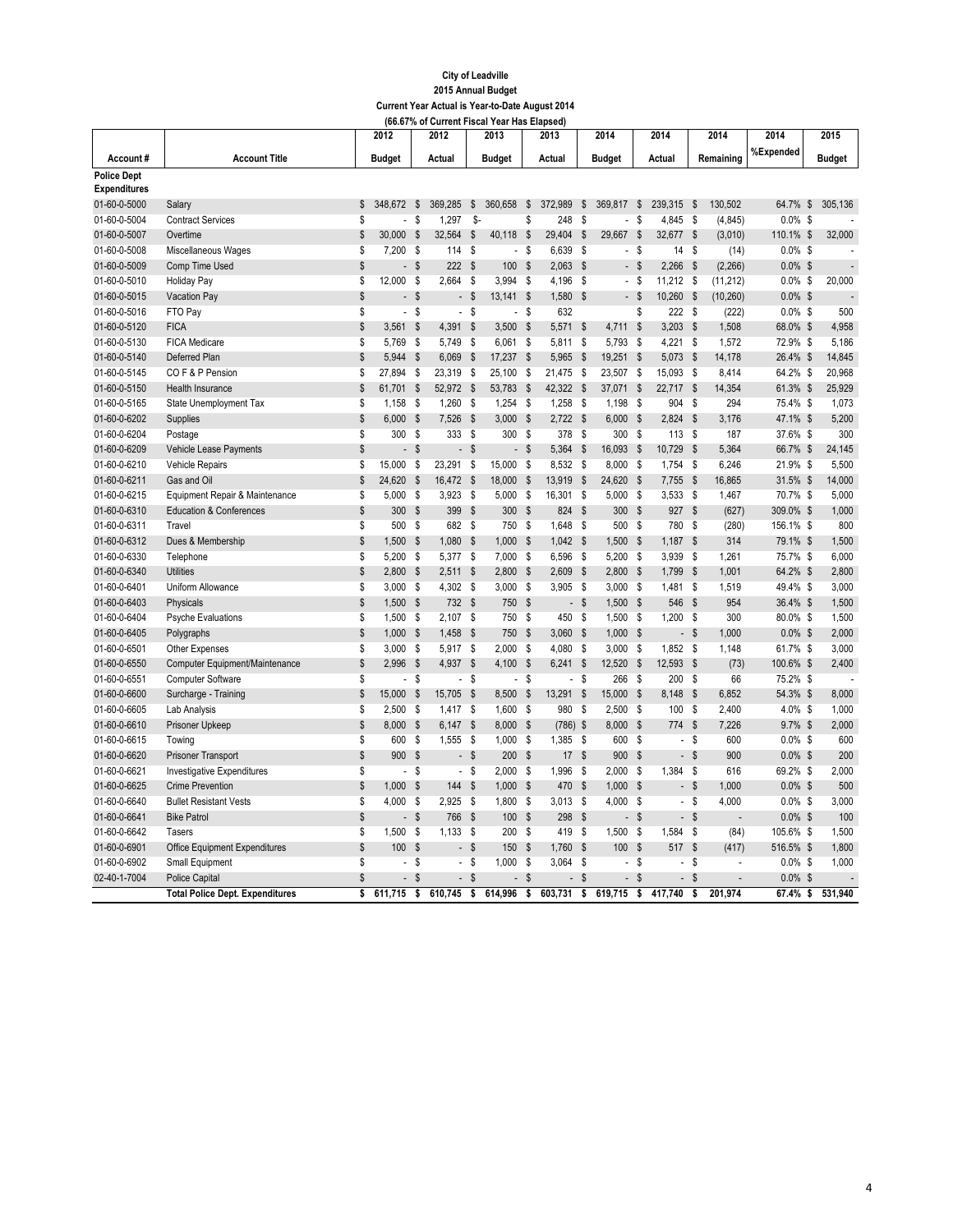|                     |                                          |              | 2012                     |                           | 2012                     |                           | 2013                     |                           | 2013                     |               | 2014                     |                           | 2014                     |                           | 2014                     | 2014        | 2015          |                          |
|---------------------|------------------------------------------|--------------|--------------------------|---------------------------|--------------------------|---------------------------|--------------------------|---------------------------|--------------------------|---------------|--------------------------|---------------------------|--------------------------|---------------------------|--------------------------|-------------|---------------|--------------------------|
| Account#            | <b>Account Title</b>                     |              | <b>Budget</b>            |                           | Actual                   |                           | <b>Budget</b>            |                           | Actual                   |               | <b>Budget</b>            |                           | Actual                   |                           | Remaining                | %Expended   | <b>Budget</b> |                          |
| <b>Street Dept</b>  |                                          |              |                          |                           |                          |                           |                          |                           |                          |               |                          |                           |                          |                           |                          |             |               |                          |
| <b>Expenditures</b> |                                          |              |                          |                           |                          |                           |                          |                           |                          |               |                          |                           |                          |                           |                          |             |               |                          |
| 01-70-0-5000        | Salary                                   | \$           | 268.744                  | \$                        | 262,426                  | \$                        | 268,624                  | \$                        | 225,600                  | \$            | 255,710                  | S                         | 145,978                  | - \$                      | 109,732                  | 57.1% \$    | 201,810       |                          |
| 01-70-0-5007        | Overtime                                 | \$           | 10,000                   | $\mathsf{\$}$             | 2,639                    | \$                        | 3,292                    | $\mathsf{\$}$             | 2,329                    | $\sqrt{2}$    | 3,852                    | $\mathsf{\$}$             | 13,114                   | \$                        | (9, 262)                 | 340.4% \$   | 5,000         |                          |
| 01-70-0-5008        | Miscellaneous Wages                      | \$           | 255                      | - \$                      | 9,119                    | $\mathsf{\$}$             |                          | - \$                      | $\sim$                   | $\mathsf{\$}$ | $\overline{\phantom{a}}$ | \$                        | $9,006$ \$               |                           | (9,006)                  | $0.0\%$ \$  |               |                          |
| 01-70-0-5009        | Comp Time Street                         | \$           |                          | - \$                      | 510                      | $\boldsymbol{\mathsf{s}}$ | 415                      | \$                        | 413 \$                   |               | 551                      | $\mathsf{\$}$             | 4,804 \$                 |                           | (4, 253)                 | 871.8% \$   |               | $\overline{\phantom{a}}$ |
| 01-70-0-5010        | <b>Holiday Pay</b>                       | \$           |                          | - \$                      | 52                       | S                         | 200                      | - \$                      |                          | $-$ \$        | $\overline{\phantom{a}}$ | \$                        |                          | - \$                      | $\overline{\phantom{a}}$ | $0.0\%$ \$  |               |                          |
| 01-70-0-5015        | Vacation Pay                             | \$           | 763 \$                   |                           |                          | $\boldsymbol{\mathsf{s}}$ | 769                      | \$                        |                          | $-$ \$        |                          | - \$                      | 1,817 \$                 |                           | (1, 817)                 | $0.0\%$ \$  |               |                          |
| 01-70-0-5022        | Premium Pay                              | \$           |                          | - \$                      | 174                      | \$                        | 180 \$                   |                           | 189 \$                   |               | 192                      | - \$                      | 168 \$                   |                           | 25                       | 87.2% \$    |               | $\overline{\phantom{a}}$ |
| 01-70-0-5031        | Out-of-Position Pay                      | \$           | $\blacksquare$           | - \$                      | $\overline{a}$           | $\mathsf{s}$              |                          | $-$ \$                    | 24                       | $\mathsf{\$}$ | $\overline{a}$           | - \$                      |                          | - \$                      |                          | $0.0\%$ \$  |               | $\overline{a}$           |
| 01-70-0-5120        | <b>FICA</b>                              | \$           | 17,345 \$                |                           | 17,024                   | \$                        | 16,956                   | - \$                      | 13,672 \$                |               | 16,139                   | S                         | 10,398 \$                |                           | 5,741                    | 64.4% \$    | 12,822        |                          |
| 01-70-0-5130        | <b>FICA Medicare</b>                     | \$           | $4,057$ \$               |                           | 3,981                    | $\boldsymbol{\mathsf{s}}$ | 3,965                    | $\mathbf{\hat{s}}$        | $3,197$ \$               |               | 4,008                    | - \$                      | $2,432$ \$               |                           | 1,576                    | 60.7% \$    | 2,999         |                          |
| 01-70-0-5140        | Deferred Plan                            | \$           | 13,909                   | - \$                      | 11,597                   | S                         | 16,117                   | - \$                      | 6,777 \$                 |               | 15,343                   | S                         | 4,399                    | - \$                      | 10,944                   | 28.7% \$    | 15,070        |                          |
| 01-70-0-5150        | <b>Health Insurance</b>                  | \$           | 41,814                   | - \$                      | 32,470                   | $\boldsymbol{\mathsf{s}}$ | 30,729                   | \$                        | 22,943 \$                |               | 36,728                   | - \$                      | 21,472 \$                |                           | 15,256                   | 58.5% \$    | 27,861        |                          |
| 01-70-0-5165        | State Unemployment Tax                   | \$           | 839                      | - \$                      | 852                      | S                         | 820                      | - \$                      | 686 \$                   |               | 781                      | S                         | 525 \$                   |                           | 256                      | 67.2% \$    |               | 620                      |
| 01-70-0-6202        | Supplies                                 | \$           | 4,000                    | -\$                       | 9,348                    | $\mathsf{\$}$             | 4,000                    | $\mathbf{\hat{s}}$        | 6,662 \$                 |               | 4,000                    | $\boldsymbol{\mathsf{s}}$ | $2,858$ \$               |                           | 1,142                    | 71.5% \$    | 4,500         |                          |
| 01-70-0-6209        | Vehicle Lease Payments                   | \$           | $\overline{\phantom{a}}$ | - \$                      | ÷,                       | S                         | $\blacksquare$           | \$                        |                          | $-$ \$        | $\overline{\phantom{a}}$ | - \$                      | 7,624 \$                 |                           | (7,624)                  | $0.0\%$ \$  | 29,869        |                          |
| 01-70-0-6210        | <b>Vehicle Repairs</b>                   | \$           | 30,000                   | $\boldsymbol{\mathsf{s}}$ | 30,361                   | \$                        | 30,000                   | \$                        | 29,612 \$                |               | 30,000                   | $\boldsymbol{\mathsf{s}}$ | 81,603                   | $\mathbb{S}$              | (51, 603)                | 272.0% \$   | 30,000        |                          |
| 01-70-0-6211        | Gas and Oil                              | S            | 32.000                   | - \$                      | 27.161                   | S                         | 35.000                   | \$                        | 27,678 \$                |               | 35,000                   | \$                        | $31,130$ \$              |                           | 3,870                    | 88.9% \$    | 28,000        |                          |
| 01-70-0-6215        | Equipment Repair & Maintenance           | \$           |                          | - \$                      | $\blacksquare$           | $\boldsymbol{\mathsf{s}}$ | $\blacksquare$           | \$                        |                          | - \$          | 1,200                    | - \$                      | $9,657$ \$               |                           | (8, 457)                 | 804.8% \$   | 26,000        |                          |
| 01-70-0-6216        | <b>Building Repair &amp; Maintenance</b> | \$           | 2,500                    | S                         | 13,986                   | S                         | 1,500                    | -S                        | 4,519 \$                 |               | 1,500                    | S                         | $2,552$ \$               |                           | (1,052)                  | 170.2% \$   | 3,500         |                          |
| 01-70-0-6310        | <b>Education &amp; Conferences</b>       | \$           | 750                      | \$                        | 873                      | $\mathsf{\$}$             | 1,000                    | \$                        | $1,612$ \$               |               | 1,000                    | - \$                      | 763 \$                   |                           | 238                      | 76.3% \$    | 1,500         |                          |
| 01-70-0-6311        | Travel                                   | \$           | 200                      | - \$                      | 61                       | S                         | 200 \$                   |                           | 17S                      |               | 200                      | - \$                      | 32S                      |                           | 168                      | 15.8% \$    |               | 200                      |
| 01-70-0-6330        | Telephone                                | \$           | 800                      | $\mathbf{\hat{s}}$        | 777                      | $\mathsf{s}$              | 800                      | $\mathbf{\hat{s}}$        | 1.610                    | $\mathsf{\$}$ | 1,500                    | <b>S</b>                  | 968                      | $\mathbf{s}$              | 532                      | 64.5% \$    | 1,500         |                          |
| 01-70-0-6340        | <b>Utilities</b>                         | S            | 15.000                   | - \$                      | 9,740                    | \$                        | 13,000                   | - \$                      | 11,736 \$                |               | 13,000                   | - \$                      | 7,890 \$                 |                           | 5,110                    | 60.7% \$    | 13,000        |                          |
| 01-70-0-6341        | <b>Street Lighting</b>                   | \$           |                          | - \$                      | 2,192                    | $\mathsf{\$}$             | 1,000                    | $\mathbf{\hat{s}}$        | 293 \$                   |               | 1,000                    | $\mathsf{\$}$             | $2,953$ \$               |                           | (1, 953)                 | 295.3% \$   | 3,000         |                          |
| 01-70-0-6401        | Uniform Allowance                        | \$           | $\overline{\phantom{a}}$ | S                         | $\overline{\phantom{a}}$ | $\mathsf{s}$              | $\overline{\phantom{a}}$ | $\boldsymbol{s}$          |                          | $-$ \$        | $\overline{\phantom{a}}$ | S                         | 678 \$                   |                           | (678)                    | $0.0\%$ \$  | 1,000         |                          |
| 01-70-0-6403        | <b>Physicals and Tests</b>               | \$           | 500                      | - \$                      | 767                      | $\mathsf{s}$              | 1,500                    | $\mathbf{\hat{s}}$        | 1,075 \$                 |               | 1,500                    | $\boldsymbol{\mathsf{s}}$ | 1,089 \$                 |                           | 411                      | 72.6% \$    | 1,700         |                          |
| 01-70-0-6404        | Safety Equipment                         | \$           | 1,000                    | - S                       | 1,078                    | S                         | 1,000                    | - \$                      | 1,348 \$                 |               | 2,170                    | - \$                      | 372 \$                   |                           | 1,798                    | 17.1% \$    | 2,200         |                          |
| 01-70-0-6501        | <b>Other Expenses</b>                    | \$           | 200                      | $\mathbf{s}$              | 42                       | $\mathsf{s}$              | 2.000                    | $\mathbf{s}$              | 445 \$                   |               | 2,000                    | - \$                      | 256                      | $\mathbf{\hat{s}}$        | 1,744                    | 12.8% \$    |               |                          |
| 01-70-0-6550        | Computer Equipment/Maintenance           | \$           |                          | - \$                      | $\blacksquare$           | S                         | $\overline{\phantom{a}}$ | -S                        | 60 \$                    |               | 1,200                    | - \$                      | 800 \$                   |                           | 400                      | 66.7% \$    | 1,950         |                          |
| 01-70-0-6800        | <b>Contract Snow Removal</b>             | \$           | $\overline{a}$           | $\mathbf{s}$              | $\overline{a}$           | $\mathsf{\$}$             | $\overline{a}$           | $\boldsymbol{\mathsf{s}}$ |                          | $-$ \$        | $\overline{a}$           | $\mathsf{\$}$             | 7,793 \$                 |                           | (7, 793)                 | $0.0\%$ \$  |               | $\overline{a}$           |
| 01-70-0-6901        | Office Equipment Expenditures            | S            | $\overline{\phantom{a}}$ | - \$                      | $\overline{\phantom{a}}$ | <sup>\$</sup>             | $\overline{\phantom{a}}$ | - \$                      | 924S                     |               | $\overline{\phantom{a}}$ | S                         |                          | - \$                      | ÷,                       | $0.0\%$ \$  |               | $\overline{a}$           |
| 01-70-0-6902        | Small Equipment                          | \$           | 2,000                    | $\mathsf{\$}$             | 2,831                    | $\mathsf{\$}$             | 5,000                    | $\mathbf{s}$              | $1,163$ \$               |               | 5,000                    | $\boldsymbol{\mathsf{s}}$ | 1,188                    | - S                       | 3,812                    | 23.8% \$    | 3,500         |                          |
| 01-70-0-6910        | <b>Weed Mitigation Expense</b>           | \$           | 500                      | - \$                      | $\overline{\phantom{a}}$ | <sup>\$</sup>             | 250                      | -S                        | 514                      | s             | 250                      | <b>S</b>                  | 178                      | - \$                      | 72                       | 71.2% \$    |               | 250                      |
| 01-70-0-7003        | <b>Street Capital</b>                    | $\mathbb S$  |                          | - \$                      | $\overline{a}$           | \$                        |                          | $\mathbf{s}$              | $2.834$ \$               |               |                          | - \$                      |                          | - \$                      | $\overline{a}$           | $0.0\%$ \$  |               | $\overline{a}$           |
| 02-40-1-7003        | <b>Street Capital</b>                    | \$           | 5.000                    | <b>S</b>                  | $\overline{\phantom{a}}$ | s                         | 24.000                   | -S                        | 14.840 \$                |               |                          | - \$                      | $\overline{\phantom{a}}$ | s                         |                          | $0.0\%$ \$  |               |                          |
| 04-40-1-7200        | Lake County Paving                       | \$           | 50,000                   | \$                        | $\overline{\phantom{a}}$ | $\mathsf{\$}$             | $\overline{a}$           | $\mathsf{s}$              | 7,500 \$                 |               |                          | - \$                      | $\overline{\phantom{0}}$ | $\boldsymbol{\mathsf{s}}$ | $\overline{a}$           | $0.0\%$ \$  |               | $\overline{\phantom{a}}$ |
| 04-40-1-7201        | Pans                                     | \$           | $3,000$ \$               |                           | $\overline{\phantom{a}}$ | s                         | $2,000$ \$               |                           | 160 \$                   |               | $2,000$ \$               |                           |                          | $-$ \$                    | 2,000                    | $0.0\%$ \$  | 2,500         |                          |
| 04-40-1-7210        | <b>Street Signage</b>                    | \$           | 3,000                    | \$                        | 3.404                    | $\mathsf{\$}$             | 2,000                    | $\mathbf{s}$              | $1,447$ \$               |               | 2.000                    | <b>S</b>                  | 974 \$                   |                           | 1,026                    | 48.7% \$    | 3.000         |                          |
| 04-40-1-7215        | Engineering                              | \$           | 1.000                    | -S                        | $\overline{\phantom{a}}$ | s                         | 1.000                    | -S                        | $\overline{\phantom{a}}$ | S             | 1.000                    | S                         |                          | $-$ \$                    | 1,000                    | $0.0\%$ \$  |               |                          |
| 04-40-1-7255        | <b>Materials</b>                         | $\mathsf{s}$ | 14,000                   | <b>S</b>                  | 6.654                    | $\mathsf{s}$              | 14,000                   | $\mathbf{s}$              | 13,445                   | \$            | 14.000                   | \$                        | 9,307                    | <b>S</b>                  | 4,693                    | 66.5% \$    | 11.000        |                          |
|                     | <b>Total Street Dept. Expenditures</b>   | s            | 523.176                  | ं                         | 450.119                  | $\overline{\mathbf{s}}$   | 481.317                  | s                         | 405,325                  | ិ             | 452.824                  | s                         | 384.775                  | ិ                         | 68.049                   | $85.0\%$ \$ | 434.351       |                          |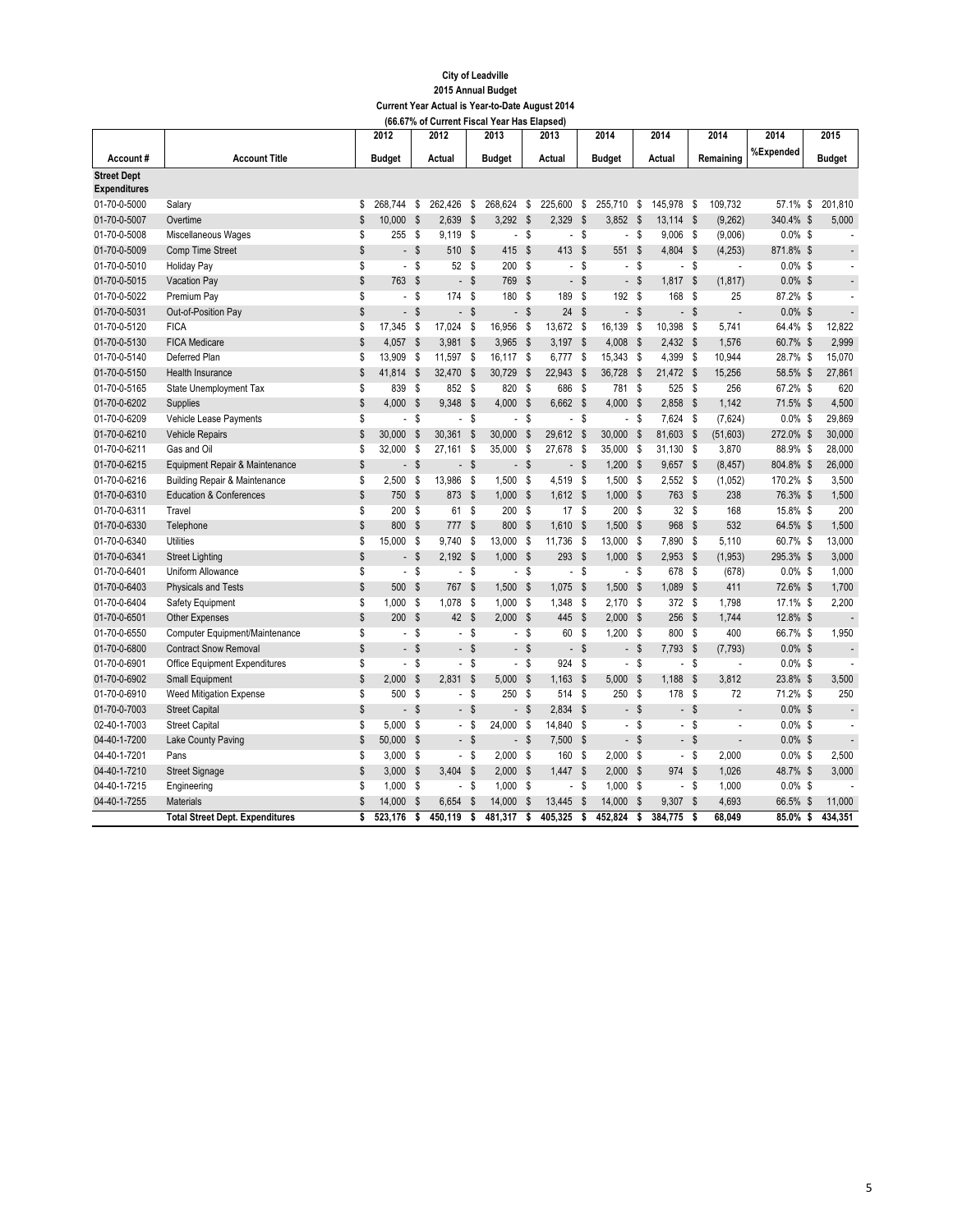|                       |                                          |    | 2012                     |          | vunvin 13<br>2012        |                           | 2013                     |                           | upovuj<br>2013 |              | 2014                     |                           | 2014                     |              | 2014                     | 2014       | 2015                     |
|-----------------------|------------------------------------------|----|--------------------------|----------|--------------------------|---------------------------|--------------------------|---------------------------|----------------|--------------|--------------------------|---------------------------|--------------------------|--------------|--------------------------|------------|--------------------------|
| Account#              | <b>Account Title</b>                     |    | <b>Budget</b>            |          | Actual                   |                           | <b>Budget</b>            |                           | Actual         |              | <b>Budget</b>            |                           | Actual                   |              | Remaining                | %Expended  | <b>Budget</b>            |
| <b>Animal Shelter</b> |                                          |    |                          |          |                          |                           |                          |                           |                |              |                          |                           |                          |              |                          |            |                          |
| <b>Expenditures</b>   |                                          |    |                          |          |                          |                           |                          |                           |                |              |                          |                           |                          |              |                          |            |                          |
| 01-80-0-5000          | Salary                                   | \$ | 35,860                   | - \$     | 48,953                   | S                         | 56,879                   | \$                        | 48,812 \$      |              | 46,158                   | \$                        | 28,758                   | - \$         | 17,400                   | 62.3% \$   | 46,957                   |
| 01-80-0-5004          | <b>Contract Services</b>                 | \$ |                          | - \$     | 60                       | \$                        | $\blacksquare$           | $\boldsymbol{\mathsf{s}}$ |                | - \$         |                          | \$                        |                          | - \$         | $\overline{\phantom{a}}$ | $0.0\%$ \$ |                          |
| 01-80-0-5007          | Overtime                                 | \$ | $\overline{\phantom{a}}$ | -S       | 1,719                    | S                         | $\overline{\phantom{0}}$ | S                         | 1,705 \$       |              | 1,953                    | S                         | 2,198                    | - \$         | (245)                    | 112.5% \$  | 1,500                    |
| 01-80-0-5008          | Miscellaneous Wages                      | \$ |                          | $-$ \$   |                          | - \$                      |                          | - \$                      | $1,034$ \$     |              |                          | $-$ \$                    |                          | - \$         | $\overline{\phantom{a}}$ | $0.0\%$ \$ | $\overline{\phantom{a}}$ |
| 01-80-0-5009          | Comp Time Used                           | \$ | $\overline{\phantom{0}}$ | - S      | $\overline{\phantom{0}}$ | S                         | $\overline{\phantom{a}}$ | S.                        | 650 \$         |              |                          | - \$                      | 366                      | - \$         | (366)                    | $0.0\%$ \$ |                          |
| 01-80-0-5010          | <b>Holiday Pay</b>                       | \$ | 1.000 S                  |          | 204S                     |                           | 800 \$                   |                           | 191 \$         |              |                          | - \$                      | 290 \$                   |              | (290)                    | $0.0\%$ \$ | 300                      |
| 01-80-0-5015          | Vacation Pay                             | \$ |                          | S,       |                          | \$                        |                          | S                         |                | - \$         | $\sim$                   | S                         | 1.436                    | - \$         | (1, 436)                 | $0.0\%$ \$ |                          |
| 01-80-0-5120          | <b>FICA</b>                              | \$ | 2.285                    | -\$      | 2.267                    | <b>S</b>                  | 3,576                    | <b>S</b>                  | $2,307$ \$     |              | 2,983                    | <b>S</b>                  | 1,905                    | $\mathbf{s}$ | 1,078                    | 63.9% \$   | 2,188                    |
| 01-80-0-5130          | FICA - Medicare                          | \$ | 534 \$                   |          | 713                      | -S                        | 836                      | - \$                      | 730 \$         |              | 698                      | S                         | 454 \$                   |              | 244                      | 65.0% \$   | 681                      |
| 01-80-0-5140          | Deferred Plan                            | \$ |                          | - \$     | 567                      | \$                        | 583                      | $\mathbf{\hat{s}}$        | 581 \$         |              | 618                      | -S                        | 22S                      |              | 596                      | $3.6\%$ \$ | 2,256                    |
| 01-80-0-5145          | COF&P Pension                            | \$ |                          | - \$     | 908                      | S                         | 933                      | - \$                      | 929            | - \$         |                          | S                         | 36                       | $\mathbf s$  | (36)                     | $0.0\%$ \$ | 933                      |
| 01-80-0-5150          | Health Insurance                         | \$ | 4,472 \$                 |          | 6,329                    | \$                        | 6,765                    | <b>S</b>                  | 5,399          | $\mathbb{S}$ | 5,564 \$                 |                           | 4,688 \$                 |              | 876                      | 84.3% \$   | 4,044                    |
| 01-80-0-5165          | State Unemployment Tax                   | \$ | 111                      | -S       | 154                      | -S                        | 173                      | -S                        | 157            | - \$         | 144                      | S                         | 99                       | -S           | 45                       | 68.6% \$   | 141                      |
| 01-80-0-6202          | Supplies                                 | \$ | 2,000                    | <b>S</b> | 1,240                    | \$                        | 1.000                    | - \$                      | 983 \$         |              | 1.000                    | <b>S</b>                  | $1.003$ \$               |              | (3)                      | 100.3% \$  | 1,300                    |
| 01-80-0-6216          | <b>Building Maintenance</b>              | S  | $2,000$ \$               |          | 246                      | s.                        | 500                      | - \$                      | $1.871$ \$     |              | 800                      | s.                        | 414 \$                   |              | 386                      | 51.8% \$   | 2,000                    |
| 01-80-0-6310          | <b>Education and Conferences</b>         | \$ | $\overline{\phantom{0}}$ | - \$     | $\overline{\phantom{0}}$ | $\boldsymbol{\mathsf{s}}$ | $\overline{\phantom{0}}$ | $\boldsymbol{\mathsf{s}}$ |                | - \$         | $\overline{\phantom{a}}$ | \$                        | 89                       | - \$         | (89)                     | $0.0\%$ \$ | 300                      |
| 01-80-0-6312          | Memberships                              | \$ | 500                      | - \$     | 350                      | S                         | 350                      | -S                        | 385 \$         |              | 350                      | s.                        | 350                      | - \$         |                          | 100.0% \$  | 350                      |
| 01-80-0-6330          | Telephone                                | \$ | 500 \$                   |          | 447                      | \$                        | 500                      | - \$                      | 417 \$         |              | 500                      | <b>S</b>                  | 267S                     |              | 233                      | 53.4% \$   | 500                      |
| 01-80-0-6331          | <b>Internet Animal Shelter</b>           | \$ | 300                      | - \$     | 439                      | s.                        | 420                      | -S                        | 479 \$         |              | 420                      | s.                        | 282S                     |              | 138                      | 67.1% \$   | 480                      |
| 01-80-0-6340          | <b>Utilities</b>                         | \$ | 4,000                    | - \$     | 3.339                    | S.                        | 3,000                    | - \$                      | $3.761$ \$     |              | 3,000                    | \$                        | $2,024$ \$               |              | 976                      | 67.5% \$   | 4,000                    |
| 01-80-0-6501          | Other Expenses                           | \$ |                          | S,       |                          | \$                        |                          | \$                        | 34S            |              |                          | S                         | 108 \$                   |              | (108)                    | $0.0\%$ \$ | 650                      |
| 01-80-0-6505          | <b>Animal Expenses</b>                   | \$ | 6,400                    | - \$     | 9,494                    | <b>S</b>                  | 8,000                    | $\boldsymbol{\mathsf{s}}$ | 10,832 \$      |              | 8,000                    | $\boldsymbol{\mathsf{s}}$ | 4,766                    | - \$         | 3,234                    | 59.6% \$   | 8,000                    |
| 01-80-0-6520          | Insurance                                | \$ | 1.000 S                  |          | $2.194$ \$               |                           | 1.700                    | - \$                      | 2.989S         |              | 1.700                    | <b>S</b>                  | $1.138$ \$               |              | 562                      | 67.0% \$   | 1,700                    |
| 01-80-0-6550          | Computer Equipment/Maintenance           | \$ |                          | - \$     |                          | - \$                      |                          | $-$ \$                    | 240 \$         |              | 1,200                    | \$                        | 800 \$                   |              | 400                      | 66.7% \$   | 2,300                    |
| 01-80-0-6901          | <b>Office Equipment Expenditures</b>     | \$ | $\overline{\phantom{0}}$ | - \$     |                          | S                         | $\overline{\phantom{0}}$ | -S                        | 207S           |              |                          | S                         | $\overline{\phantom{0}}$ | - \$         |                          | $0.0\%$ \$ | 200                      |
|                       | <b>Total Animal Shelter Expenditures</b> | \$ | 60.962 \$                |          | 79.623                   | $\mathbf{s}$              | 86.015                   | -S                        | 84.692 \$      |              | 75.088                   | S.                        | 51.493                   | $\mathbf{s}$ | 23.595                   | 68.6% \$   | 80.780                   |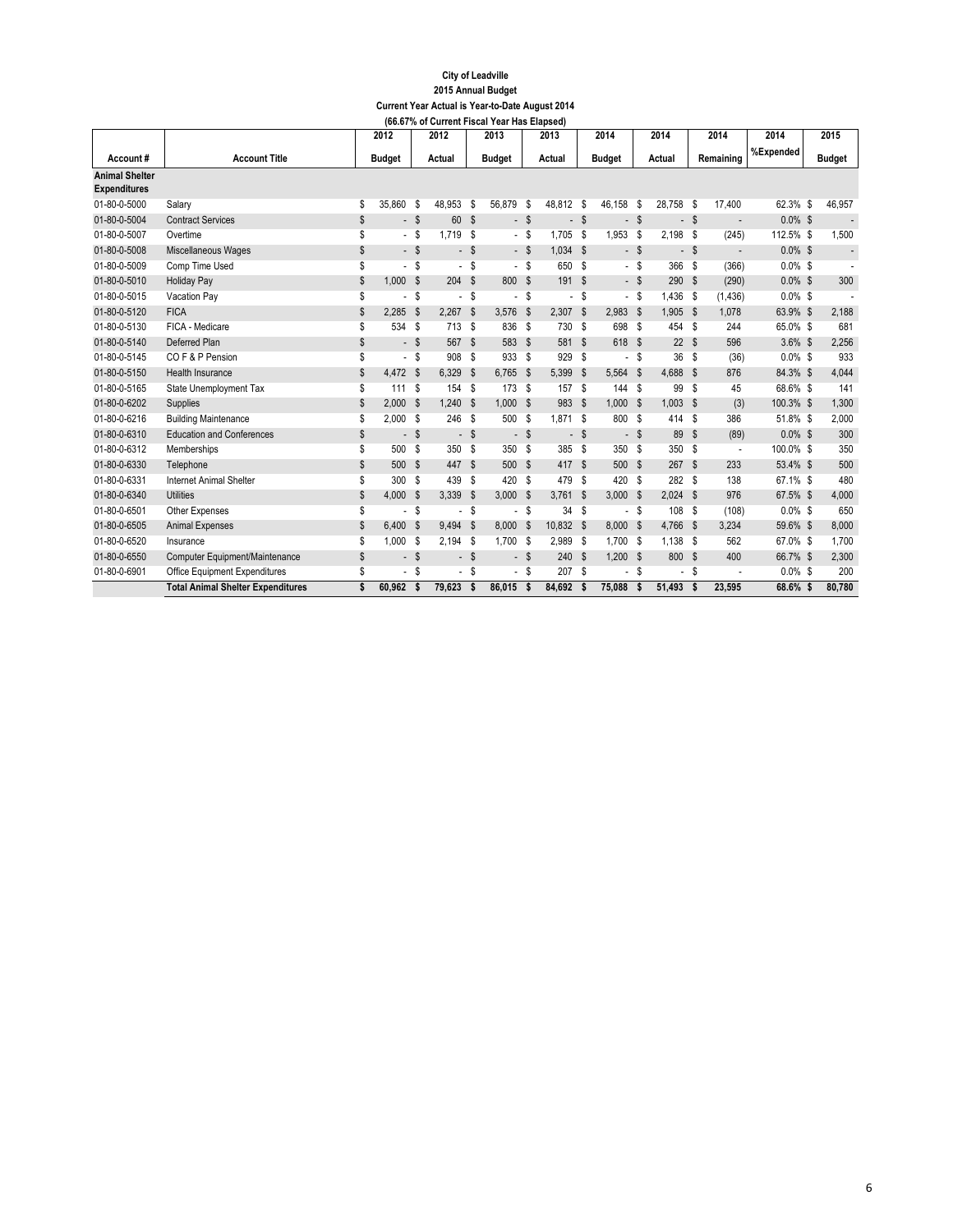### **City of Leadville 2015 Annual Budget Current Year Actual is Year-to-Date August 2014**

|                                                      |                                                  |      |                  |              |              |               | (66.67% of Current Fiscal Year Has Elapsed) |              |                                                                  |      |               |      |              |        |                          |            |                           |                   |
|------------------------------------------------------|--------------------------------------------------|------|------------------|--------------|--------------|---------------|---------------------------------------------|--------------|------------------------------------------------------------------|------|---------------|------|--------------|--------|--------------------------|------------|---------------------------|-------------------|
|                                                      |                                                  |      | 2012             |              | 2012         |               | 2013                                        |              | 2013                                                             |      | 2014          |      | 2014         |        | 2014                     | 2014       |                           | 2015              |
| Account#                                             | <b>Account Title</b>                             |      | <b>Budget</b>    |              | Actual       |               | <b>Budget</b>                               |              | Actual                                                           |      | <b>Budget</b> |      | Actual       |        | Remaining                | %Expended  |                           | <b>Budget</b>     |
|                                                      |                                                  |      |                  |              |              |               |                                             |              |                                                                  |      |               |      |              |        |                          |            |                           |                   |
|                                                      | <b>Total General Fund Expenditures</b>           |      | \$1,932,277      |              |              |               |                                             |              | $$2,076,113$ $$1,871,919$ $$1,895,255$ $$2,160,442$ $$1,411,471$ |      |               |      |              | \$     | 623.972                  |            |                           | 65.3% \$1,925,587 |
|                                                      |                                                  |      | $$$ (158,166) \$ |              | 108,204 \$   |               |                                             |              |                                                                  |      |               |      | 153,541      |        | (188, 546)               |            | \$                        | 0                 |
|                                                      | <b>Net Revenue Over Expenditures</b>             |      |                  |              |              |               |                                             |              | $(47, 137)$ \$ $(147, 759)$ \$                                   |      | 215,040       | s.   |              | \$     |                          |            |                           |                   |
| <b>Police Pension</b><br><b>Fund</b>                 |                                                  |      |                  |              |              |               |                                             |              |                                                                  |      |               |      |              |        |                          |            |                           |                   |
| <b>Police Pension</b><br><b>Fund Revenue</b>         |                                                  |      |                  |              |              |               |                                             |              |                                                                  |      |               |      |              |        |                          |            |                           |                   |
|                                                      | <b>Transfer from Police Pension Fund Balance</b> | \$   | 27.609           | - \$         | 26,741       | S             | 27,610                                      | <b>S</b>     | 31,534                                                           | - \$ | 33,023        | - \$ | 19,381 \$    |        | 12,762                   | 58.7% \$   |                           | 29,023            |
| 03-300-3500                                          | Earnings on Deposit - ColoTrust                  | \$   | $1,270$ \$       |              | 945          | s             | $1,270$ \$                                  |              | $1,004$ \$                                                       |      | 350           | - S  | 204 \$       |        | 146                      | 58.3% \$   |                           | 350               |
|                                                      | <b>Total Police Pension Fund Revenue</b>         | \$   | 28,879           | - \$         | 27,686       | \$            | 28,880                                      | - \$         | 32,538                                                           | \$   | 33,373        | - \$ | 19,585 \$    |        | 12,908                   | 58.7%\$    |                           | 29,373            |
| <b>Police Pension</b><br>Fund<br><b>Expenditures</b> |                                                  |      |                  |              |              |               |                                             |              |                                                                  |      |               |      |              |        |                          |            |                           |                   |
| 03-40-1-5000                                         | <b>Retirement Wages</b>                          | \$   | 26,879           | $\mathbb{S}$ | 27,686       | - \$          | 26,880                                      | - \$         | 28,512 \$                                                        |      | 29,373        | - \$ | 19,585 \$    |        | 8,908                    | 66.7% \$   |                           | 29,373            |
| 03-40-1-7103                                         | <b>Administrative Expenses</b>                   | \$   | $2,000$ \$       |              | $\sim$       | \$            | $2,000$ \$                                  |              | $4,025$ \$                                                       |      | 4,000         | - \$ |              | $-$ \$ | 4,000                    | $0.0\%$ \$ |                           |                   |
|                                                      | <b>Total Police Pension Fund Expenditures</b>    | \$   | 28,879           | $\mathbf{s}$ | 27,686       | $\mathbf{s}$  | 28,880                                      | $\mathbf{s}$ | 32,537 \$                                                        |      | 33,373 \$     |      | 19,585 \$    |        | 12,908                   | 58.7% \$   |                           | 29,373            |
|                                                      |                                                  |      |                  |              |              |               |                                             |              |                                                                  |      |               |      |              |        |                          |            |                           |                   |
|                                                      | <b>Net Revenue Over Expenditures</b>             | \$   |                  | - \$         |              | - \$          |                                             | - \$         |                                                                  | - \$ |               | - \$ |              | - \$   | ٠                        |            | \$                        |                   |
|                                                      |                                                  |      |                  |              |              |               |                                             |              |                                                                  |      |               |      |              |        |                          |            |                           |                   |
| <b>CTF</b>                                           |                                                  |      |                  |              |              |               |                                             |              |                                                                  |      |               |      |              |        |                          |            |                           |                   |
| <b>CTF Revenues</b><br>05-300-3500                   |                                                  | \$   | 50 \$            |              | 125          | $\mathsf{\$}$ | 120S                                        |              | 72S                                                              |      | 75            | - \$ | 43 \$        |        | 32                       | 57.9% \$   |                           | 65                |
| 05-300-3700                                          | Earnings on Deposit - ColoTrust<br>State Lottery | \$   | 24,000 \$        |              | 25,965       | S             | 26,217 \$                                   |              | 28,356 \$                                                        |      | 28,601 \$     |      | 12,989 \$    |        | 15,612                   | 45.4% \$   |                           | 28,000            |
|                                                      | <b>Total Conservation Trust Fund Revenues</b>    | \$   | 24,050           | \$           | 26,090       | \$            | 26,337                                      | $\mathbf{s}$ | 28,428                                                           | \$   | 28,676        | - \$ | 13,032 \$    |        | 15,644                   | 45.4% \$   |                           | 28,065            |
| <b>Expenditures</b>                                  |                                                  |      |                  |              |              |               |                                             |              |                                                                  |      |               |      |              |        |                          |            |                           |                   |
| 05-40-1-5000                                         | Salary                                           | S    | 10,825           | - \$         | 10,495       | - \$          | 5,099                                       | - \$         | 10,490 \$                                                        |      | 5,555         | - \$ | 4,667 \$     |        | (4, 112)                 | 84.0% \$   |                           | 9,871             |
| 05-40-1-5120                                         | <b>FICA</b>                                      | \$   | 671              | - \$         | 651 \$       |               | 316 \$                                      |              | 650 \$                                                           |      | 344           | - \$ | 289 \$       |        | (255)                    | 84.0% \$   |                           | 612               |
| 05-40-1-5130                                         | <b>FICA Medicare</b>                             | \$   | 157S             |              | 152S         |               | 74 \$                                       |              | 152S                                                             |      | 81 \$         |      | 68 \$        |        | (60)                     | 84.1% \$   |                           | 143               |
| 05-40-1-5165                                         | State Unemployment Tax                           | \$   | 32S              |              | 31S          |               | 15S                                         |              | 31S                                                              |      | 17S           |      | 14S          |        | (12)                     | 83.8% \$   |                           | 30                |
| 05-40-1-7003                                         | <b>CTF Capital Expenditures</b>                  |      |                  |              |              |               |                                             |              |                                                                  |      |               |      |              |        |                          |            | $\boldsymbol{\mathsf{S}}$ |                   |
| 05-40-1-7301                                         | Park Expenses                                    | \$   | 10,000 \$        |              | 10.938       | - \$          | 12,000 \$                                   |              | 6,343 \$                                                         |      | 14.000 \$     |      | 4.602 \$     |        | 9.398                    | 32.9% \$   |                           | 5,000             |
| 05-40-1-7302                                         | <b>Tabor Home Museum Maintenance</b>             | $S-$ |                  | \$           | 259          | $\mathbb{S}$  | 4,600 \$                                    |              | 257S                                                             |      | $4,600$ \$    |      | $4,611$ \$   |        | (11)                     | 100.2% \$  |                           | 5,000             |
| 05-40-1-7303                                         | Leiter Field Maintenance                         | \$   |                  | $-$ \$       |              | $-$ \$        |                                             | $-$ \$       |                                                                  | - \$ |               | - \$ |              | - \$   | $\overline{\phantom{a}}$ | $0.0\%$ \$ |                           |                   |
| 05-40-1-7310                                         | Misc. Conservation                               | \$   | 12,500 \$        |              | 12,500       | $\mathsf{\$}$ | 12,500 \$                                   |              | 20,000 \$                                                        |      | $1,000$ \$    |      | $2,000$ \$   |        | (1,000)                  | 200.0% \$  |                           | 1,000             |
|                                                      | <b>Total CTF Expenditures</b>                    | \$   | 34,185           | - \$         | 35,026       | \$            | 34,604                                      | - \$         | 37,923                                                           | -S   | 25,597        | -\$  | 16,252 \$    |        | 3,947                    | 63.5% \$   |                           | 21,656            |
|                                                      |                                                  |      |                  |              |              |               |                                             |              |                                                                  |      |               |      |              |        |                          |            |                           |                   |
|                                                      | <b>Net Revenue Over Expenditures</b>             | \$   | $(10, 135)$ \$   |              | $(8,936)$ \$ |               | $(8, 267)$ \$                               |              | $(9,495)$ \$                                                     |      | 3,079         | -S   | $(3,220)$ \$ |        | 11.697                   |            | \$                        | 6,409             |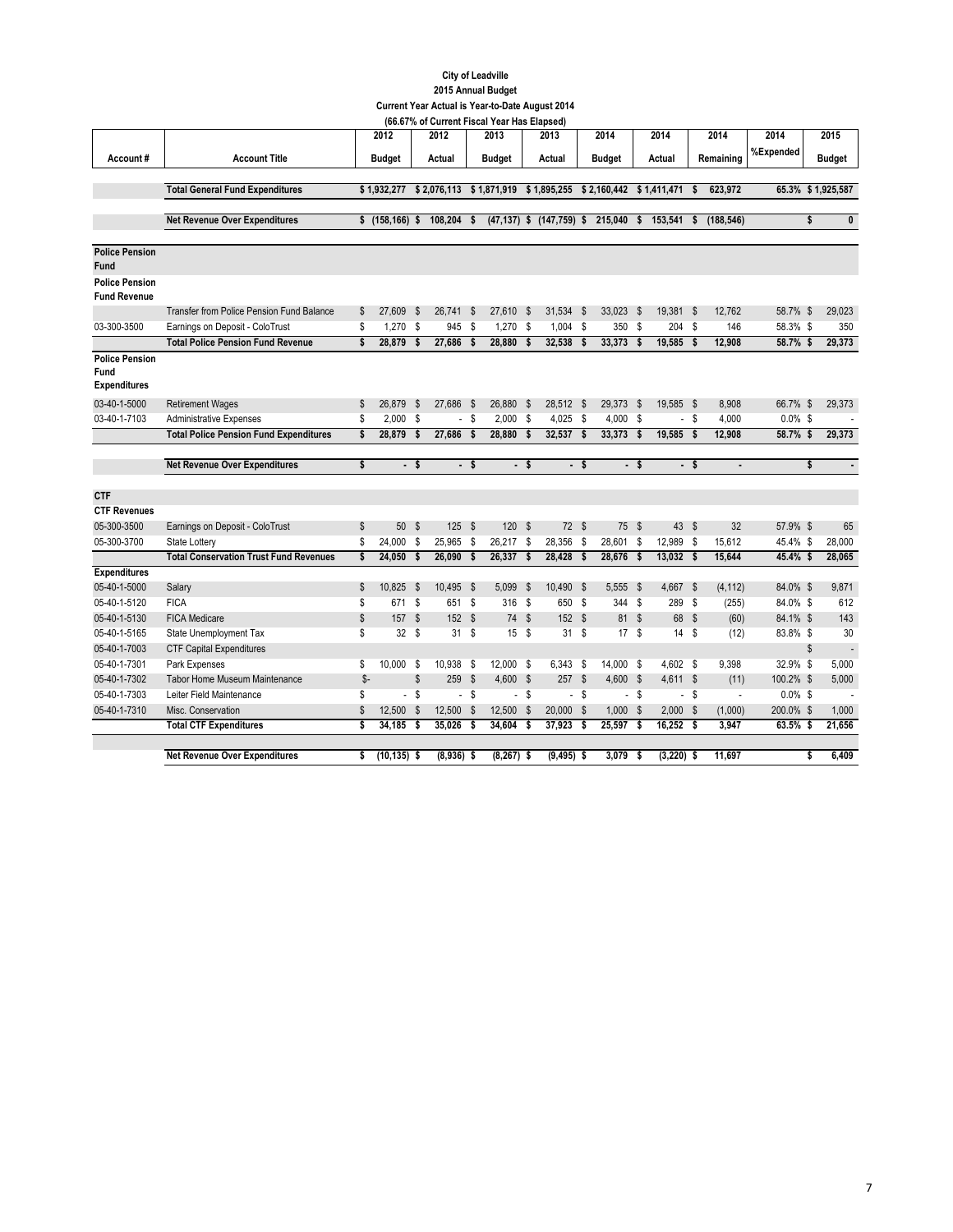|                              |                                                          |          | 2012                |               | 2012                     |                                 | 2013                     |                       | 2013                   |                           | 2014                     |                           | 2014                     |        | 2014                     | 2014                   | 2015              |
|------------------------------|----------------------------------------------------------|----------|---------------------|---------------|--------------------------|---------------------------------|--------------------------|-----------------------|------------------------|---------------------------|--------------------------|---------------------------|--------------------------|--------|--------------------------|------------------------|-------------------|
| Account#                     | <b>Account Title</b>                                     |          | <b>Budget</b>       |               | Actual                   |                                 | <b>Budget</b>            |                       | Actual                 |                           | <b>Budget</b>            |                           | Actual                   |        | Remaining                | %Expended              | <b>Budget</b>     |
| <b>Fire Dept Fund</b>        |                                                          |          |                     |               |                          |                                 |                          |                       |                        |                           |                          |                           |                          |        |                          |                        |                   |
| Rev                          |                                                          |          |                     |               |                          |                                 |                          |                       |                        |                           |                          |                           |                          |        |                          |                        |                   |
| 10-300-3300                  | <b>County Fire Protection</b>                            | \$       | 594.568             | \$            | 589,509                  | \$                              | 597,525                  | \$                    | 637.004                | \$                        | 668.270                  | \$                        | 389.824                  | \$     | 278.446                  | 58.3% \$               | 706,442           |
| 10-300-3900                  | <b>Transfer from General Fund</b>                        | \$       | 254,815             | \$            | 252,647                  | \$                              | 256,082                  | \$                    | 273,002                | \$                        | 286,401                  | \$                        | 190.934                  | - \$   | 95,467                   | 66.7% \$               | 302,761           |
|                              | <b>Total Fire Dept. Fund Revenues</b>                    | \$       | 849,383             | \$            | 842.155                  | \$                              | 853,607                  | \$                    | 910,006                | \$                        | 954,671                  | \$                        | 580,758                  | \$     | 373,913                  |                        | 60.8% \$1,009,204 |
| <b>Fire Dept</b>             |                                                          |          |                     |               |                          |                                 |                          |                       |                        |                           |                          |                           |                          |        |                          |                        |                   |
| Operating                    |                                                          |          |                     |               |                          |                                 |                          |                       |                        |                           |                          |                           |                          |        |                          |                        |                   |
| <b>Expenditures</b>          |                                                          |          |                     |               |                          |                                 |                          |                       |                        |                           |                          |                           |                          |        |                          |                        |                   |
| 10-40-1-5000                 | Salary                                                   | \$       | 375.153             | S             | 372,969                  | \$                              | 375,000                  | \$                    | 381.568                | \$                        | 375,000                  | \$                        | 261,916                  | \$     | 113,084                  | 69.8%                  | \$<br>391,039     |
| 10-40-1-5001                 | Salary - Reserve Program                                 | \$       | 5,000               | - \$          | $\overline{\phantom{a}}$ | \$                              | 5,000                    | \$                    | 924                    | S                         | 1,800                    | \$                        | 720                      | - \$   | 1,080                    | 40.0% \$               | 1,800             |
| 10-40-1-5004                 | Mandatory Hourly - Comp                                  | \$       |                     | - \$          | $\overline{\phantom{a}}$ | \$                              | $\overline{\phantom{a}}$ | $\mathsf{\$}$         |                        | $-$ \$                    | $\overline{\phantom{0}}$ | \$                        | 575 \$                   |        | (575)                    | $0.0\%$ \$             | 11,066            |
| 10-40-1-5006                 | Additional Hourly Pay - Other                            | \$       |                     | - \$          | $\blacksquare$           | S                               | $\overline{\phantom{a}}$ | \$                    | 10,346                 | $\mathsf{\$}$             | 11,065                   | - \$                      | 15,822 \$                |        | (4, 757)                 | 143.0% \$              | 12,549            |
| 10-40-1-5007<br>10-40-1-5008 | Overtime - Other<br>Miscellaneous Wages                  | \$<br>\$ | 72,000<br>29,224 \$ | \$            | 65,815<br>1,940          | $\boldsymbol{\mathsf{s}}$<br>\$ | 72,000<br>3,000          | $\mathsf{\$}$<br>- \$ | 105,896<br>$(50)$ \$   | - \$                      | 78,840                   | $\mathsf{\$}$<br>\$       | 46,211 \$<br>$(473)$ \$  |        | 32,629<br>473            | 58.6% \$<br>$0.0\%$ \$ | 68,972<br>5,000   |
| 10-40-1-5009                 | Mandatory Overtime - Comp                                | \$       | 27,000              | - \$          | 57,922                   | \$                              | 57,000                   | - \$                  | 24,125                 | \$                        | $\blacksquare$<br>63,071 | \$                        | 37,063 \$                |        | 26,008                   | 58.8% \$               | 63,074            |
| 10-40-1-5010                 | Holiday Pay                                              | \$       | 7,000               | - \$          | 2,580                    | \$                              | 3,870                    | - \$                  |                        | - \$                      | 5,107                    | S                         | $\overline{\phantom{a}}$ | - \$   | 5,107                    | $0.0\%$ \$             | 5,100             |
| 10-40-1-5015                 | Vacation Pay                                             | \$       |                     | - \$          | 2,630                    | $\sqrt[6]{3}$                   |                          | - \$                  | $3,635$ \$             |                           |                          | - \$                      | - \$                     |        | $\overline{a}$           | $0.0\%$ \$             |                   |
| 10-40-1-5030                 | Call Out                                                 | \$       | $2,000$ \$          |               | 5,732 \$                 |                                 | 6,500                    | - \$                  | 3,469 \$               |                           | 3,762                    | - \$                      | 3,668 \$                 |        | 94                       | 97.5% \$               | 5,000             |
| 10-40-1-5031                 | Out-of-Position Pay                                      | \$       |                     | - \$          | $(647)$ \$               |                                 |                          | - \$                  | $(14)$ \$              |                           |                          | - \$                      | $1,047$ \$               |        | (1,047)                  | $0.0\%$ \$             | 1,500             |
| 10-40-1-5032                 | HazMat Pay                                               | \$       |                     | - \$          | 1,688                    | - \$                            | 2,250                    | S,                    | 2,250                  | - \$                      | 2,250                    | - \$                      | 1.500S                   |        | 750                      | 66.7% \$               | 2,250             |
| 10-40-1-5033                 | Longevity pay                                            | \$       |                     | - \$          | 733                      | $\boldsymbol{\mathsf{s}}$       | 800                      | \$                    | 800 \$                 |                           | 800                      | \$                        | 533 \$                   |        | 267                      | 66.7% \$               | 800               |
| 10-40-1-5120                 | <b>FICA</b>                                              | \$       |                     | - \$          | $\overline{\phantom{a}}$ | \$                              |                          | - \$                  | 127S                   |                           | 112S                     |                           | 46                       | - \$   | 66                       | 40.7% \$               | 6,406             |
| 10-40-1-5130                 | <b>FICA Medicare</b>                                     | \$       | 7,502 \$            |               | 7,487                    | $\boldsymbol{\mathsf{s}}$       | 7,619                    | - \$                  | 7,606                  | - \$                      | 7,927 \$                 |                           | 5,122 \$                 |        | 2,805                    | 64.6% \$               | 8,326             |
| 10-40-1-5140                 | Deferred Plan                                            | \$       | 18.998 \$           |               | 13,368                   | S.                              | 18,500                   | - \$                  | 12,630 \$              |                           | 18,750                   | - \$                      | 9,377 \$                 |        | 9,373                    | 50.0% \$               | 18,802            |
| 10-40-1-5145                 | COF&P Pension                                            | \$       | 30,397 \$           |               | 33,926                   | $\mathsf{\$}$                   | 37,896                   | - \$                  | 38,018 \$              |                           | 49,444                   | $\mathsf{\$}$             | 21.488                   | - \$   | 27,956                   | 43.5% \$               | 46,451            |
| 10-40-1-5150                 | Health Insurance                                         | \$       | 44,948 \$           |               | 45,217 \$                |                                 | 55,244 \$                |                       | 52,838                 | - \$                      | 58,201 \$                |                           | 44,073 \$                |        | 14,128                   | 75.7% \$               | 71,129            |
| 10-40-1-5165                 | State Unemployment Tax                                   | \$       | 1,508               | - \$          | 1,601                    | $\boldsymbol{\mathsf{s}}$       | 1,576                    | - \$                  | 1,599                  | - \$                      | 1,640                    | $\mathsf{\$}$             | $1,106$ \$               |        | 534                      | 67.4% \$               | 1,689             |
| 10-40-1-6202                 | Supplies                                                 | \$       | $5,000$ \$          |               | 3,245                    | - \$                            | 5,000                    | - \$                  | 3,089                  | - \$                      | 5,000                    | - \$                      | $1,590$ \$               |        | 3,410                    | 31.8% \$               | 3,000             |
| 10-40-1-6204                 | Postage                                                  | \$       | 260                 | - \$          | 122                      | - \$                            | 150                      | - \$                  | 197 \$                 |                           | 150                      | \$                        | 19S                      |        | 131                      | 12.8% \$               | 150               |
| 10-40-1-6210                 | Vehicle Repairs                                          | \$       | 32,000              | - \$          | 40,635                   | \$                              | 35,000                   | - \$                  | 43,344                 | \$                        | 32,000                   | S                         | 29,192 \$                |        | 2,808                    | 91.2% \$               | 40,000            |
| 10-40-1-6211                 | Gas and Oil                                              | \$       | 18,000              | - \$          | 12,794                   | \$                              | 15,000                   | - \$                  | 16,759                 | - \$                      | 13,000 \$                |                           | 8,174 \$                 |        | 4,826                    | 62.9% \$               | 13,000            |
| 10-40-1-6215                 | Equipment Repair & Maintenance                           | \$       | 5,000               | - \$          | 6,863                    | S                               | 7,000                    | - \$                  | 7,257                  | $\mathbb{S}$              | 9,000                    | - \$                      | 5,049                    | - \$   | 3,951                    | 56.1% \$               | 8,000             |
| 10-40-1-6216                 | Building Repair & Maintenance                            | \$       | 34,100              | - \$          | 22,893                   | $\mathbb{S}$                    | 20,000                   | - \$                  | 7,174                  | $\boldsymbol{\mathsf{s}}$ | 20,000                   | - \$                      | 4,597 \$                 |        | 15,403                   | 23.0% \$               | 25,000            |
| 10-40-1-6217                 | <b>Station Furniture</b>                                 | \$       | 1,000               | - \$          | 410                      | -\$                             | 1,150                    | - \$                  | 172S                   |                           | $1,150$ \$               |                           | 3,672 \$                 |        | (2, 522)                 | 319.3% \$              | 1,200             |
| 10-40-1-6301                 | Professional Services - Legal                            | \$       |                     | - \$          | 1,518                    | - \$                            |                          | - \$                  | 3,210                  | - \$                      | 1,500                    | \$                        | 961 \$                   |        | 539                      | 64.1% \$               | 1,500             |
| 10-40-1-6307<br>10-40-1-6310 | Administrative Fee<br><b>Education &amp; Conferences</b> | \$<br>\$ |                     | - \$<br>- \$  | $\overline{\phantom{a}}$ | \$<br>$\boldsymbol{\mathsf{s}}$ |                          | - \$<br>- \$          |                        | $-$ \$                    | 25,383                   | - \$<br>- \$              | 16,922 \$                | - \$   | 8,461                    | 66.7% \$               | 25,400<br>11,000  |
| 10-40-1-6311                 | Travel                                                   | \$       | 9,500<br>3,500      | - \$          | 9,426<br>2,133           | \$                              | 13,500<br>3,500          | - \$                  | $5,261$ \$<br>6,987 \$ |                           | 15,000<br>4,500          | - \$                      | 6,969<br>$6,113$ \$      |        | 8,031<br>(1,613)         | 46.5% \$<br>135.8% \$  | 8,500             |
| 10-40-1-6312                 | Dues & Membership                                        | \$       | 800 \$              |               | 707                      | \$                              | 800 \$                   |                       | 803 \$                 |                           | 800                      | $\boldsymbol{\mathsf{s}}$ | 239S                     |        | 561                      | 29.9% \$               | 1,800             |
| 10-40-1-6330                 | Telephone                                                | \$       | $2,222$ \$          |               | 1,921                    | S                               | $2,222$ \$               |                       | 2,651 \$               |                           | $2,222$ \$               |                           | 1,492 \$                 |        | 730                      | 67.2% \$               | 2,300             |
| 10-40-1-6340                 | <b>Utilities</b>                                         | \$       | 12,000              | - \$          | 12,773                   | $\boldsymbol{\mathsf{s}}$       | 12,000                   | - \$                  | 15,694                 | - \$                      | 12,000                   | \$                        | $9,451$ \$               |        | 2,549                    | 78.8% \$               | 14,000            |
| 10-40-1-6401                 | Uniform Allowance                                        | \$       | 700                 | - \$          | 2,072                    | - \$                            | 3,450                    | - \$                  | 4,116 \$               |                           | 3,450                    | - \$                      | $2,390$ \$               |        | 1,060                    | 69.3% \$               | 4,600             |
| 10-40-1-6403                 | Physicals                                                | \$       | 650                 | - \$          | 858                      | $\mathsf{\$}$                   | 1,650                    | $\mathbf{s}$          | $2,029$ \$             |                           | 3,000                    | <b>S</b>                  | 770                      | \$     | 2,230                    | 25.7% \$               | 3,000             |
| 10-40-1-6501                 | Other Expenses                                           | \$-      |                     | \$            | 48 \$                    |                                 |                          | $-$ \$                | 605 \$                 |                           |                          | $-$ \$                    | 992 \$                   |        | (992)                    | $0.0\%$ \$             |                   |
| 10-40-1-6520                 | Insurance                                                | \$       | 30,088 \$           |               | 35,608                   | \$                              | 30,088                   | - \$                  | 89,412 \$              |                           | 75,831 \$                |                           | 50,536 \$                |        | 25,295                   | 66.6% \$               | 69,000            |
| 10-40-1-6533                 | <b>Communication Equipment</b>                           | \$       | $2,000$ \$          |               | $4,293$ \$               |                                 | $5,000$ \$               |                       | 1,976 \$               |                           | $5,000$ \$               |                           | $1,114$ \$               |        | 3,886                    | 22.3% \$               | 3,000             |
| 10-40-1-6535                 | <b>VFA Grant Expenditures</b>                            | \$       |                     | - \$          | $10,195$ \$              |                                 |                          | - \$                  |                        | - \$                      |                          | - \$                      | - \$                     |        | $\overline{\phantom{a}}$ | $0.0\%$ \$             |                   |
| 10-40-1-6550                 | Computer Equipment/Maintenance                           | \$       | 4,408 \$            |               | $2,851$ \$               |                                 | $6,328$ \$               |                       | 4,069 \$               |                           | $2,400$ \$               |                           | 2,480 \$                 |        | (80)                     | 103.3% \$              | 4,750             |
| 10-40-1-6551                 | <b>Computer Software</b>                                 | \$       | $1,100$ \$          |               | 625 \$                   |                                 | $1,100$ \$               |                       | $1,213$ \$             |                           | 266 \$                   |                           |                          | $-$ \$ | 266                      | $0.0\%$ \$             | 950               |
| 10-40-1-6701                 | Volunteer Other                                          | \$       | 300 \$              |               | $-$ \$                   |                                 | 300 \$                   |                       |                        | - \$                      |                          | - \$                      | - \$                     |        | $\overline{\phantom{a}}$ | $0.0\%$ \$             |                   |
| 10-40-1-6705                 | <b>Fire Prevention</b>                                   | \$       | $1,000$ \$          |               | 534 \$                   |                                 | $1,000$ \$               |                       | 718 \$                 |                           | $2,000$ \$               |                           | 478 \$                   |        | 1,522                    | 23.9% \$               | 2,000             |
| 10-40-1-6715                 | Publications                                             | \$       | $225$ \$            |               | 142S                     |                                 | 114S                     |                       |                        | $-$ \$                    | 250 \$                   |                           | $-$ \$                   |        | 250                      | $0.0\%$ \$             | 100               |
| 10-40-1-6720                 | Foam ABC & ETC                                           | \$       | $3,500$ \$          |               | $2,546$ \$               |                                 | $2,500$ \$               |                       | $2,011$ \$             |                           | $2,000$ \$               |                           | $-$ \$                   |        | 2,000                    | $0.0\%$ \$             | 2,000             |
| 10-40-1-6725                 | Ladder & Air Tests                                       | \$       | $6,000$ \$          |               | - \$                     |                                 | $6,000$ \$               |                       | $6,232$ \$             |                           | $6,000$ \$               |                           | 2,641 \$                 |        | 3,359                    | 44.0% \$               | 6,000             |
| 10-40-1-6730                 | Personal Protection Equipment (PPE)                      | \$       | $5,000$ \$          |               | 5,020                    | $\sqrt[6]{3}$                   | $5,000$ \$               |                       | $9,280$ \$             |                           | $5,000$ \$               |                           | $2,227$ \$               |        | 2,773                    | 44.5% \$               | 11,000            |
| 10-40-1-6734                 | <b>Hazmat Equip/Supplies</b>                             | \$       | $2,500$ \$          |               | $1,034$ \$               |                                 | $1,900$ \$               |                       | $1,220$ \$             |                           | $1,900$ \$               |                           | 233S                     |        | 1,667                    | $12.3\%$ \$            | 1,900             |
| 10-40-1-6736                 | Minor Equipment                                          | \$       | $1,000$ \$          |               | 498                      | -\$                             | $6,000$ \$               |                       | 6,980 \$               |                           | $6,000$ \$               |                           | $2,257$ \$               |        | 3,743                    | 37.6% \$               | 3,000             |
| 10-40-1-6738                 | Hose                                                     | \$       | $2,000$ \$          |               | 1,908                    | -\$                             | $2,000$ \$               |                       | 2,457 \$               |                           | $2,500$ \$               |                           | 121S                     |        | 2,379                    | 4.8% \$                | 2,500             |
| 10-40-1-6901                 | Office Equipment Expenditures                            | \$       | 600 \$              |               | 181 \$                   |                                 | 400 \$                   |                       | $125$ \$               |                           | 400 \$                   |                           | $352$ \$                 |        | 48                       | 88.1% \$               | 400               |
| 10-40-1-6903                 | Fire Truck Contingency                                   | \$       | 25,000 \$           |               | 26,141 \$                |                                 |                          | $-$ \$                |                        | $-$ \$                    |                          | - \$                      | $-$ \$                   |        | $\overline{\phantom{a}}$ | $0.0\%$ \$             |                   |
| 10-40-1-6905                 | Storage Facility-Fire                                    | \$       | 19,200 \$           |               | 19,200                   | $\sqrt[6]{3}$                   | 19,200                   | $\sqrt{3}$            | 19,200                 | $\sqrt[6]{3}$             | 19,200                   | - \$                      | 12,800 \$                |        | 6,400                    | 66.7% \$               | 19,200            |
|                              | <b>Total Fire Dept. Fund Expenditures</b>                | \$       | 849,383             | -\$           | 842,155                  | \$                              | 853,607 \$               |                       | 910,006                | \$                        | 954,671 \$               |                           | 623,628                  | \$     | 331,043                  |                        | 65.3% \$1,009,204 |
|                              | <b>Net Revenue Over Expenditures</b>                     | \$       |                     | $\frac{1}{2}$ | $\frac{1}{\epsilon}$     |                                 |                          | $\frac{1}{2}$         |                        | $\frac{1}{\epsilon}$      |                          | - \$                      | $(42, 870)$ \$           |        | 42,870                   |                        |                   |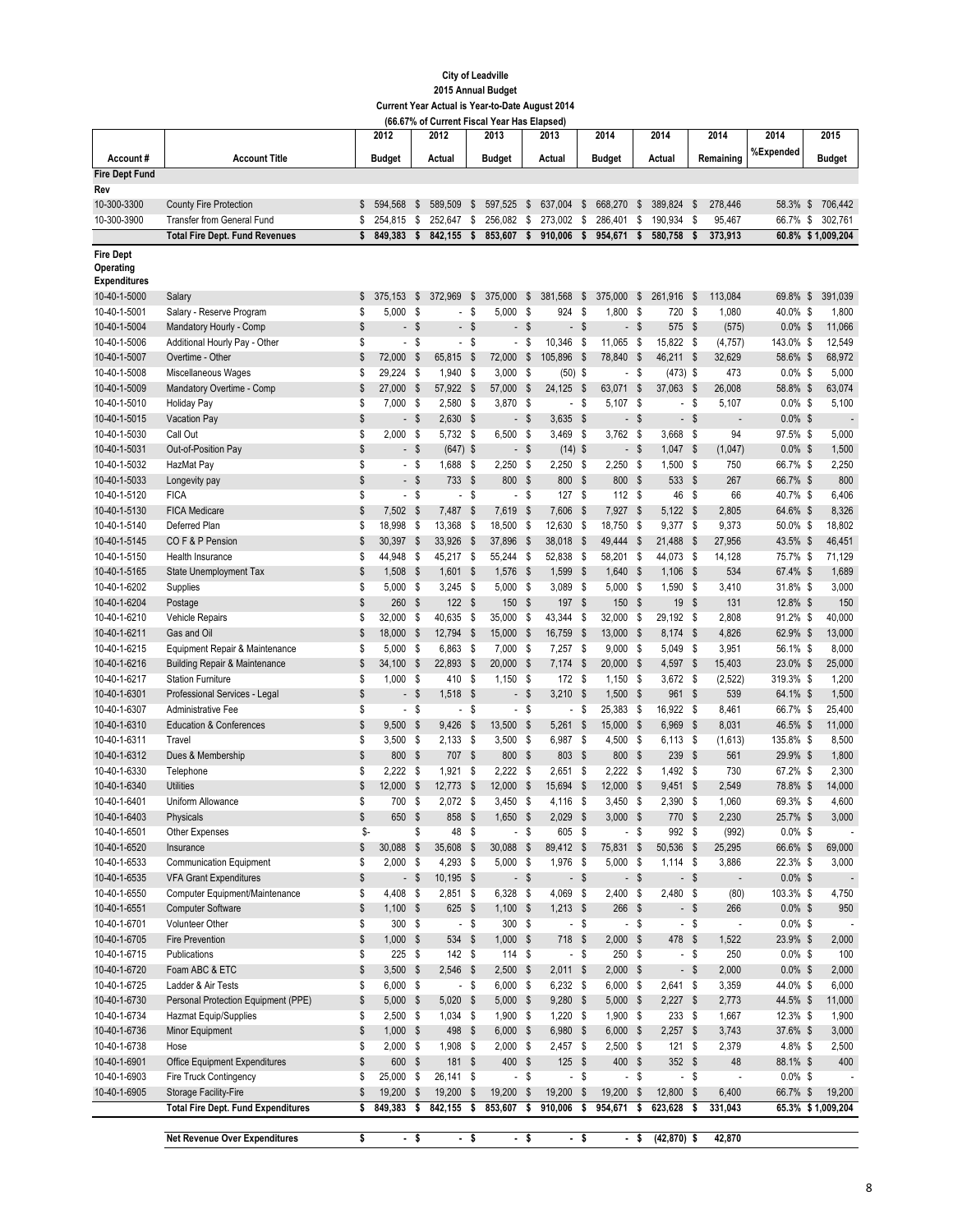|                          |                                              | 2012          |                          |      | 2012                     |                           | 2013           |        | --,<br>2013   |        | 2014          |           | 2014            |               | 2014                     | 2014      | 2015          |
|--------------------------|----------------------------------------------|---------------|--------------------------|------|--------------------------|---------------------------|----------------|--------|---------------|--------|---------------|-----------|-----------------|---------------|--------------------------|-----------|---------------|
| Account#                 | <b>Account Title</b>                         | <b>Budget</b> |                          |      | Actual                   |                           | <b>Budget</b>  |        | Actual        |        | <b>Budget</b> |           | Actual          |               | Remaining                | %Expended | <b>Budget</b> |
|                          |                                              |               |                          |      |                          |                           |                |        |               |        |               |           |                 |               |                          |           |               |
| <b>Fire Dept Capital</b> |                                              |               |                          |      |                          |                           |                |        |               |        |               |           |                 |               |                          |           |               |
| <b>Revenues</b>          |                                              |               |                          |      |                          |                           |                |        |               |        |               |           |                 |               |                          |           |               |
| 10-500-3301              | Donations to Fire Dept.                      | \$            | - \$                     |      |                          | - \$                      |                | - \$   | 4.000 S       |        |               | $-$ \$    | 2.532S          |               | (2, 532)                 | 0.0%      |               |
| 10-500-3302              | <b>Forest Service Payments Fire</b>          | \$            | $-$ \$                   |      | 144,630 \$               |                           |                | $-$ \$ | 93,491 \$     |        |               | $-$ \$    |                 | $-$ \$        | $\overline{\phantom{a}}$ | 0.0%      |               |
| 10-500-3303              | Ladder Truck Fund Fire                       | \$            | - \$                     |      | 82,500 \$                |                           |                | - \$   |               | $-$ \$ |               | $-$ \$    | - \$            |               | $\overline{a}$           | 0.0%      |               |
| 10-500-3304              | <b>Standby Services</b>                      | \$            | $-$ \$                   |      | 368,340 \$               |                           |                | $-$ \$ | 35,268 \$     |        | - \$          |           |                 | $-$ \$        | $\overline{\phantom{a}}$ | 0.0%      |               |
| 10-500-3305              | <b>Training Fire Reimbursement</b>           | \$            | - \$                     |      |                          | s.                        |                | - \$   | 1.402 S       |        | - \$          |           | - \$            |               | $\overline{a}$           | 0.0%      |               |
| 10-500-3307              | <b>Reimbursement for Services</b>            | \$            | $-$ \$                   |      | 1,288                    | $\boldsymbol{\mathsf{s}}$ |                | $-$ \$ | 1.429 S       |        | $-$ \$        |           | 671 \$          |               | (671)                    | 0.0%      |               |
| 10-500-3500              | Earnings of Deposit - ColoTrust              | \$            | - \$                     |      | 60                       | S                         |                | $-$ \$ | 34S           |        |               | $-$ \$    | 21S             |               | (21)                     | 0.0%      |               |
| 10-500-3620              | FEMA Assistance to FF Grant                  | \$            | $-$ \$                   |      |                          | - \$                      |                | - \$   | 68,678 \$     |        | $-$ \$        |           |                 | $-$ \$        | $\overline{\phantom{a}}$ | 0.0%      |               |
| 10-500-3624              | <b>VFA Grant Expenditures</b>                | \$            | - \$                     |      | $\overline{\phantom{0}}$ | S                         |                | - \$   | 2,830         |        |               | \$        |                 | $-$ \$        | $\overline{\phantom{a}}$ | 0.0%      |               |
|                          | <b>Total Fire Dept. Fund Revenues</b>        | \$            | - \$                     |      | 596,818 \$               |                           |                | $-5$   | 207,132 \$    |        | - \$          |           | $3,224$ \$      |               | (3, 224)                 | 0.0%      |               |
|                          |                                              |               |                          |      |                          |                           |                |        |               |        |               |           |                 |               |                          |           |               |
| <b>Fire Dept Capital</b> |                                              |               |                          |      |                          |                           |                |        |               |        |               |           |                 |               |                          |           |               |
| <b>Expenditures</b>      |                                              |               |                          |      |                          |                           |                |        |               |        |               |           |                 |               |                          |           |               |
| 10-50-1-5003             | <b>Standby Emplee Payments</b>               | \$            | $\overline{\phantom{a}}$ | - \$ | 154,810 \$               |                           | $\blacksquare$ | - \$   | 10,380 \$     |        |               | $-$ \$    | 413 \$          |               | (413)                    | 0.0%      |               |
| 10-50-1-5034             | Wildfire Deploymnt Emplee Pmts               | \$            | $-$ \$                   |      | 53,079                   | <b>S</b>                  |                | $-$ \$ | 36,175 \$     |        | $-$ \$        |           | $\overline{a}$  |               |                          | 0.0%      |               |
| 10-50-1-5120             | <b>FICA</b>                                  | \$            | $-$ \$                   |      | $\overline{a}$           | \$                        |                | - \$   | $1,512$ \$    |        |               | $-$ \$    | ÷,              |               |                          | 0.0%      |               |
| 10-50-1-5130             | FICA Medicare - Emplr                        | \$            | $-$ \$                   |      | $3,011$ \$               |                           |                | $-$ \$ | 955 \$        |        | $-$ \$        |           | $6\phantom{.0}$ | $\mathsf{\$}$ | (6)                      | 0.0%      |               |
| 10-50-1-5150             | Health Insurance                             | \$            | - \$                     |      | $\blacksquare$           | S                         |                | $-$ \$ | 137S          |        | $-$ \$        |           | 53S             |               | (53)                     | 0.0%      |               |
| 10-50-1-5165             | <b>SUTA</b>                                  | \$            | $-$ \$                   |      | 623                      | $\mathsf{s}$              |                | $-$ \$ | 139 \$        |        | $-$ \$        |           | 1 <sup>°</sup>  |               | (1)                      | 0.0%      |               |
| 10-50-1-6301             | Professional Services - Legal                | \$            | - \$                     |      | 1.730                    | S                         |                | - \$   |               | - \$   | - \$          |           |                 |               |                          | 0.0%      |               |
| 10-50-1-6501             | Other Expenses                               | \$            | $-$ \$                   |      | $\blacksquare$           | $\boldsymbol{\mathsf{s}}$ |                | $-$ \$ | 1,048 \$      |        | $-$ \$        |           | $\overline{a}$  |               |                          | 0.0%      |               |
| 10-50-1-6534             | <b>Wildfire Deployment Expenses</b>          | \$            | $-$ \$                   |      | $2,916$ \$               |                           |                | - \$   | $3,658$ \$    |        | - \$          |           | ÷,              |               |                          | 0.0%      |               |
| 10-50-1-6535             | <b>VFA Grant Expenditures</b>                | \$            | $-$ \$                   |      |                          | - \$                      |                | $-$ \$ | $2.550$ \$    |        | $-$ \$        |           | $\overline{a}$  |               |                          | 0.0%      |               |
| 10-50-1-6902             | Capital Expenditures - Standby               | \$            | - \$                     |      | 214,288                  | S                         |                | $-$ \$ | 172,622 \$    |        | $-$ \$        |           |                 |               |                          | 0.0%      |               |
|                          | <b>Total Fire Fund Wildfire Expenditures</b> | \$            | - \$                     |      | 430,457 \$               |                           |                | - \$   | 229,176 \$    |        |               | $\cdot$ s | 472S            |               | (472)                    | 0.0%      |               |
|                          |                                              |               |                          |      |                          |                           |                |        |               |        |               |           |                 |               |                          |           |               |
|                          | <b>Net Revenue Over Expenditures</b>         | \$            | ٠                        | - S  | 166,361 \$               |                           | $\blacksquare$ | -S     | $(22,045)$ \$ |        | ×.            | -S        | $2,752$ \$      |               | (2, 752)                 |           |               |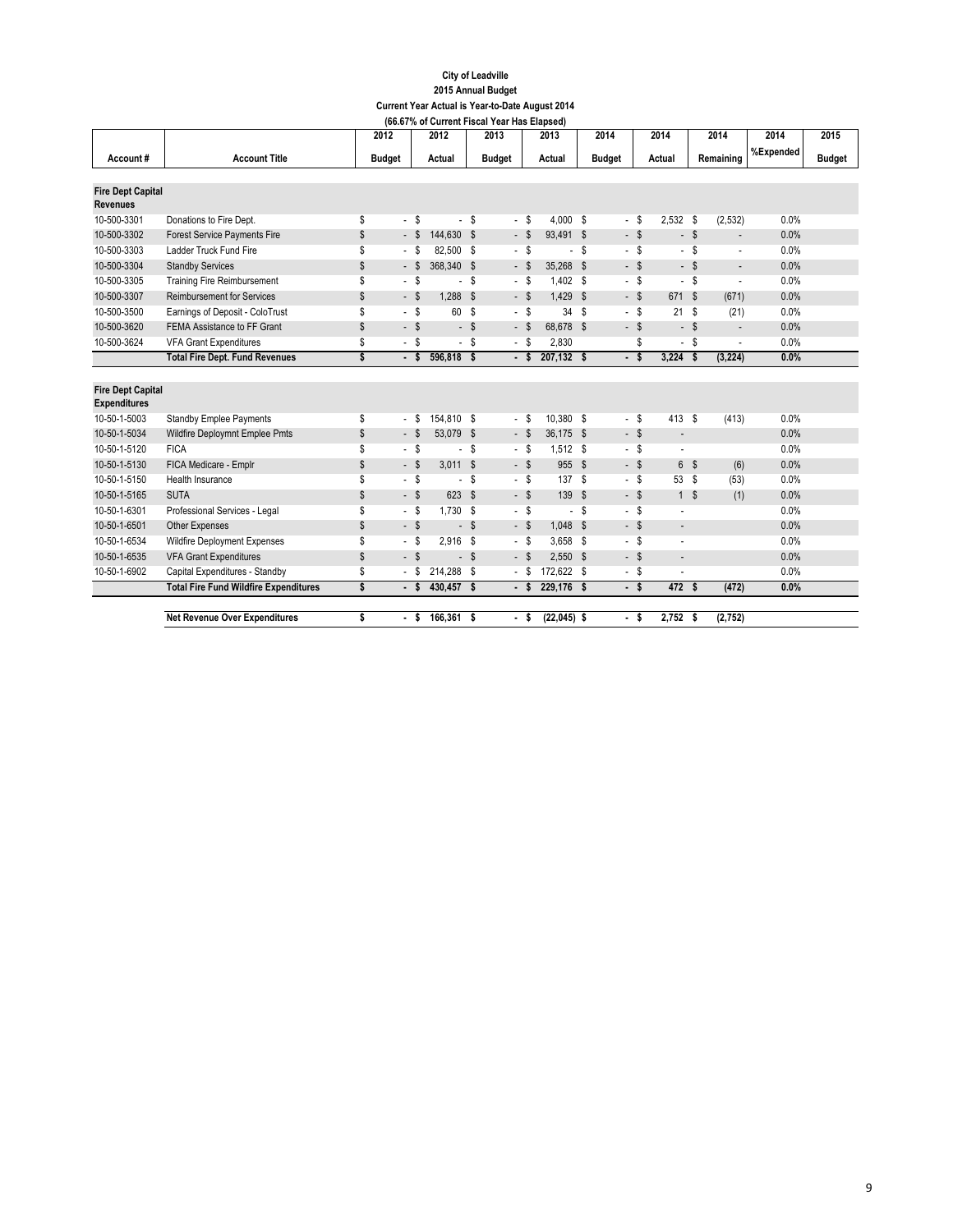### **CITY OF LEADVILLE, COLORADO RESOLUTION 38** Series of 2014

# A RESOLUTION APPROPRIATING SUMS OF MONEY TO THE VARIOUS FUNDS AND SPENDING AGENCIES, IN THE AMOUNTS AND FOR THE PURPOSES AS SET FORTH BELOW, FOR THE CITY OF LEADVILLE, LAKE COUNTY, COLORADO, FOR THE FISCAL YEAR BEGINNING THE FIRST DAY OF JANUARY, 2015, AND ENDING THE LAST DAY OF DECEMBER, 2015.

WHEREAS, on December 11, 2014 the City of Leadville adopted its annual budget in accordance with the Local Governmental Budget Law of Colorado (Part 1 of Article 1 of Title 29, C.R.S., as amended):

WHEREAS, the City of Leadville has made provisions therein for revenues in an amount equal to or greater than the total proposed expenditures as set forth in said budget; and

WHEREAS, it is necessary for the City to appropriate the revenues provided in the budget to and for the purposes described below so as not to impair the operations of the City.

# NOW, THEREFORE, BE IT RESOLVED BY THE CITY COUNCIL OF THE CITY OF LEADVILLE, **COLORADO** as follows:

Section 1. The following sums are hereby appropriated from the revenue of each fund of the City of Leadville, to each fund of the City of Leadville, for the purposes stated:

| General Government      | \$  | 878,516      |
|-------------------------|-----|--------------|
| Animal Shelter          | \$  | 80,780       |
| Public Safety-Police    | \$. | 531,940      |
| Street Department       | \$  | 434,351      |
| Total General Fund      |     | \$1,925,587  |
| Public Safety-Fire      |     | \$1,009,204  |
| Conservation Trust Fund |     | 28,065<br>\$ |
| Police Pension Fund     |     | 29,373<br>\$ |
| Total of other Funds    |     | \$1,066,642  |
|                         |     |              |

**ADOPTED** by a vote of 7 in favor, 0 against, 0 abstaining, 0 absent this  $11<sup>th</sup>$  day of December, 2014.

**ATTEST:** 

oseph A. Swyers, City Clerk

CITY OF LEADVILLE, COLORADO

By Jaime Stuever, Mayor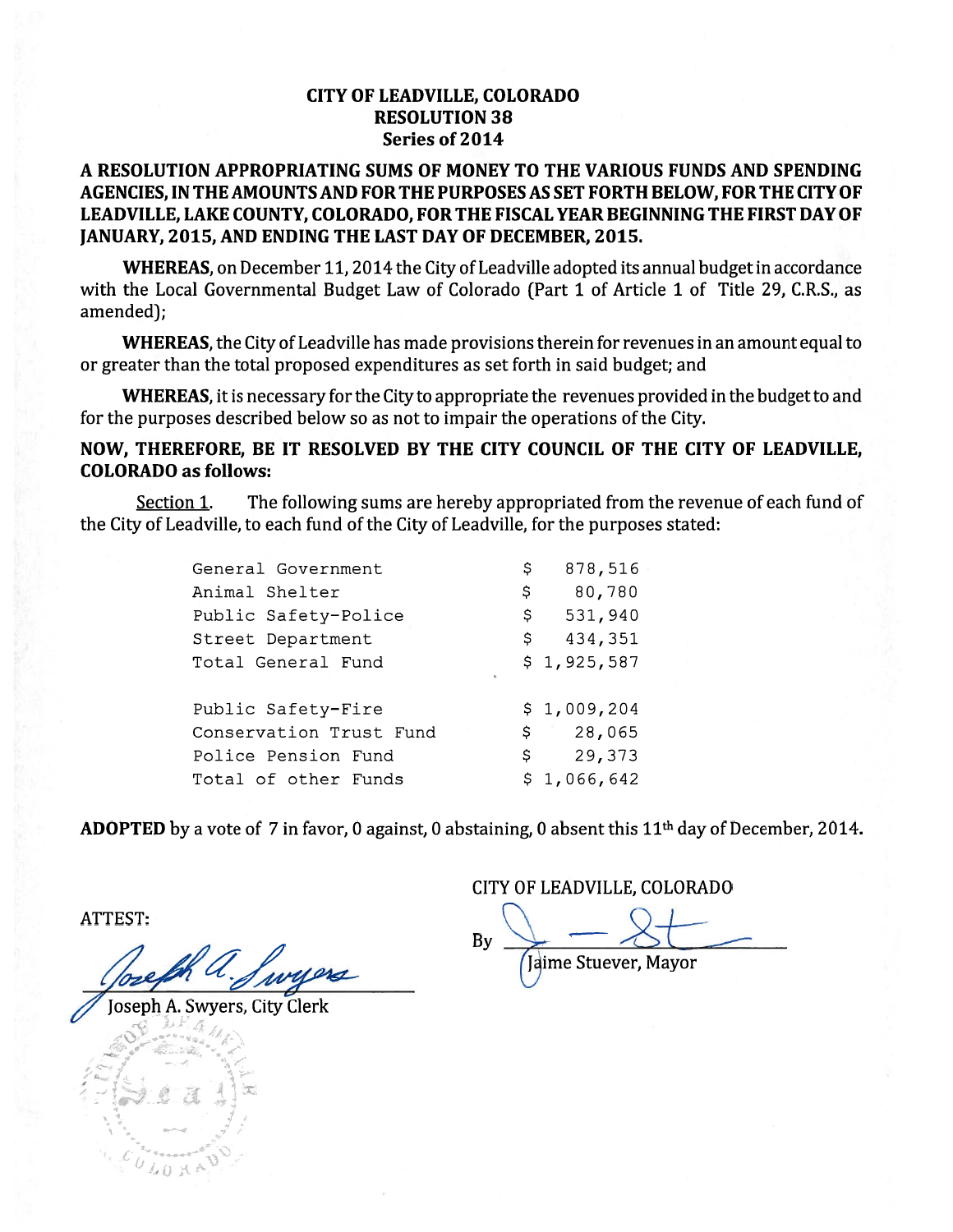# **CITY OF LEADVILLE, COLORADO RESOLUTION 39** Series of 2014

### A RESOLUTION DESIGNATING 2014 YEAR-END FUND BALANCES **AS "RESERVE INCREASES"**

WHEREAS, on November 3, 1992 the People of the State of Colorado adopted "Amendment No. 1", which Amendment amended Article X of the Colorado Constitution; and

WHEREAS, Subparagraph 2(e) of Article X of Section 20 of the Colorado Constitution provides that "reserve increases" are to be included within the definition of a district's "fiscal year spending"; and

WHEREAS, it is appropriate for the City Council of the City of Leadville to designate by legislative action any and all year-end fund balances of the City of Leadville as a "reserve increase" and therefore a part of the City's 2015 "fiscal year spending" within the meaning of Article X, Section 20(2)(e) of the Colorado Constitution.

NOW, THEREFORE, BE IT RESOLVED BY THE CITY COUNCIL OF THE CITY OF LEADVILLE, **COLORADO** that any and all fiscal year 2014 year-end fund balances shall be considered a "reserve increase" and, therefore, be a part of 2015 "fiscal year spending" within the meaning of Article X, Section 20(2)(e) of the Colorado Constitution.

**ADOPTED** by a vote of 7 in favor, 0 against, 0 abstaining, 0 absent this  $11<sup>th</sup>$  day of December, 2014.

CITY OF LEADVILLE, COLORADO

**ATTEST:** 

Joseph A. Swyers, City Clerk

laime Stuever. Mavor

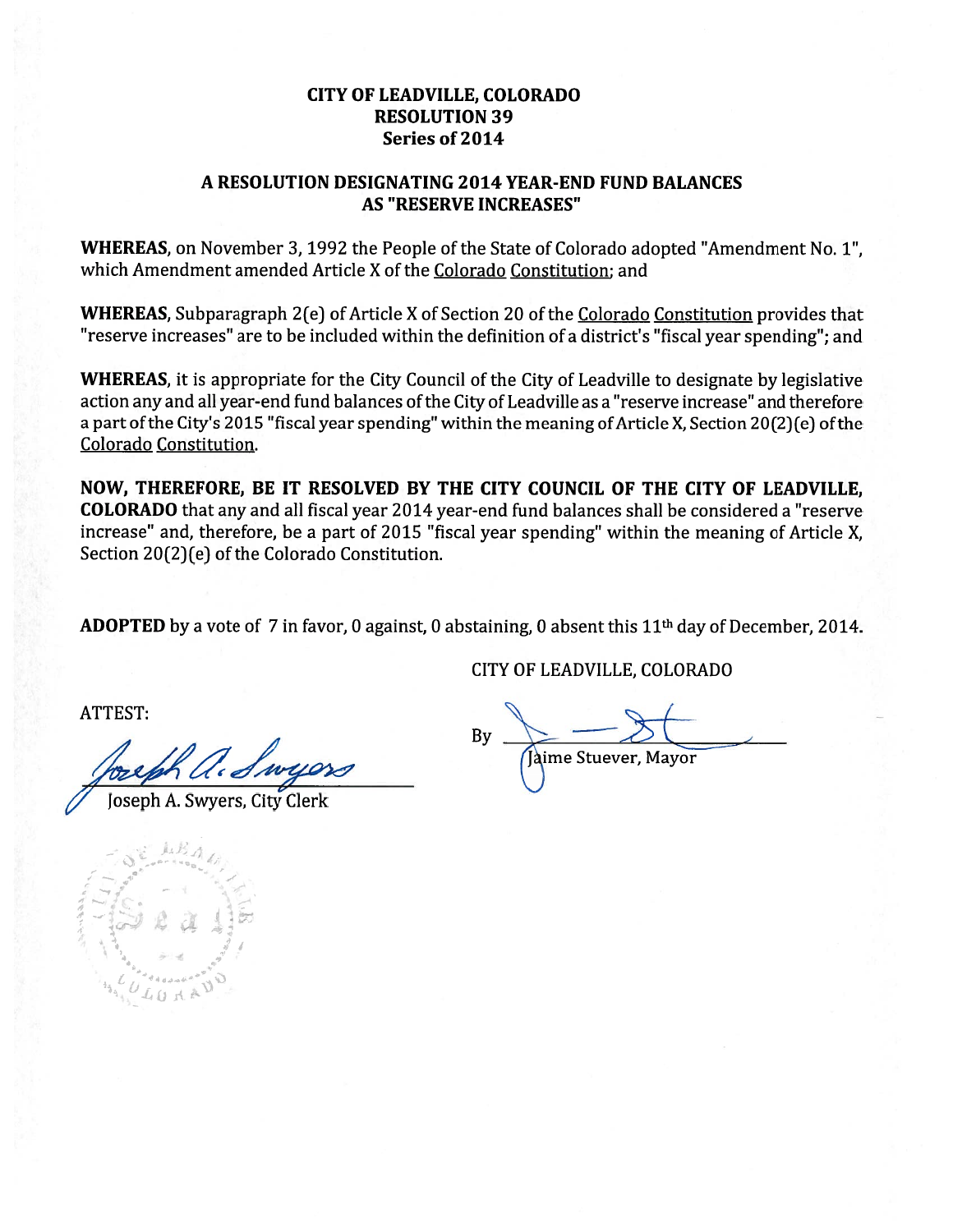### **CITY OF LEADVILLE, COLORADO RESOLUTION 40** Series of 2014

# A RESOLUTION CERTIFYING AND LEVYING THE MIL LEVY OF THE CITY OF LEADVILLE FOR 2014 TO DEFRAY THE COSTS OF GOVERNMENT FOR THE CITY OF LEADVILLE FOR THE 2015 BUDGET YEAR, AND AUTHORIZING AND CERTIFYING A TEMPORARY MILLEVY RATE REDUCTION TO THE BOARD OF COUNTY COMMISSIONERS.

**WHEREAS**, on December 11, 2014 the City of Leadville adopted its annual budget in accordance with the Local Governmental Budget Law of Colorado (Part 1 of Article 1 of Title 29, C.R.S., as amended); and

**WHEREAS, Section 39-5-128(1), C.R.S., requires the City of Leadville to certify its 2014** mil levy to the Board of County Commissioners of Lake County no later than December 15, 2014; and

**WHEREAS**, Section 39-1-111.5, C.R.S., authorizes a local government to approve and certify a temporary mil levy rate reduction in order to effect a refund under Section 20 of Article X of the state constitution (TABOR); and

WHEREAS, the City Council of the City of Leadville has determined that in order to comply with the terms of TABOR, it is necessary to authorize a temporary reduction in the annual mil levy rate as set forth herein.

## NOW, THEREFORE, BE IT RESOLVED BY THE CITY COUNCIL OF THE CITY OF LEADVILLE, **COLORADO:**

Pursuant to Sections 39-5-128(1) and 39.1.111.5 C.R.S., as amended, the City of Section 1. Leadville hereby certifies to the Board of County Commissioners of Lake County that the City's 2014 levy on all taxable property within the City, including a temporary mil levy rate reduction, shall be as follows:

| Gross Mil Levy                    | 18.900 mils |  |
|-----------------------------------|-------------|--|
| Temporary Mil Levy Rate Reduction | 5.614 mils  |  |
|                                   |             |  |
| Net Mil Levy                      | 13.286 mils |  |

The City Clerk is directed to deliver a certified copy of this Resolution Section 2. to the Board of County Commissioners of Lake County no later than December 15, 2014.

**ADOPTED** by a vote of in favor, against, and absent this  $11<sup>th</sup>$  day of December, 2014.

ATTEST: Joseph A. Swyers, City Clerk

CITY OF LEADVILLE, COLORADO

By laime Stuever, Mayor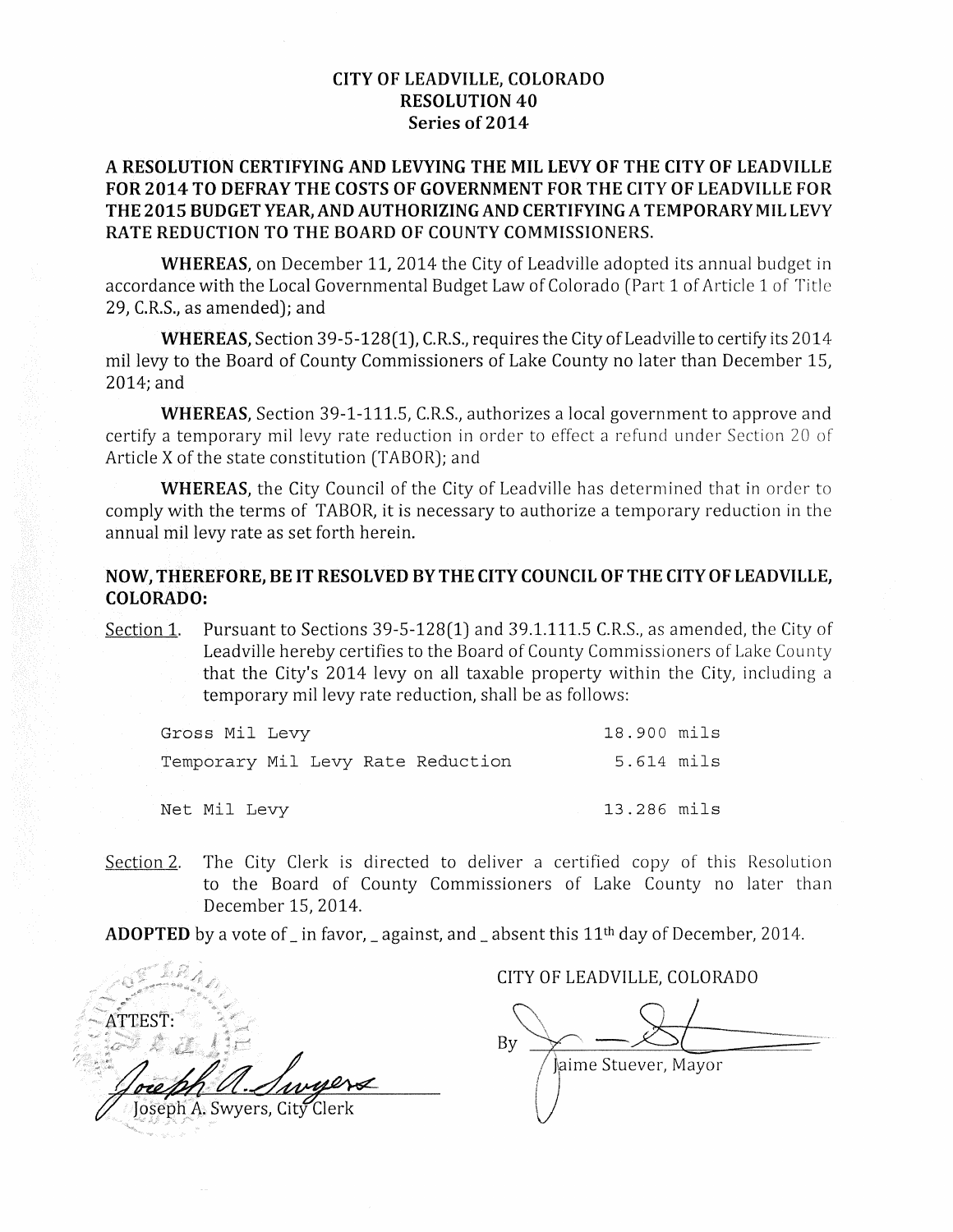

*Certified Public Accountants and Consultants*

245 CHAPEL PLACE, SUITE 300

WEB SITE: WWW.MCMAHANCPA.COM Chapel Square, Bldg C Main Office: (970) 845-8800 P.O. Box 5850, Avon, CO 81620 E-mail: mcmahan@mcmahancpa.com

December 9, 2014

**Roy McGinnis, City Treasurer 800 Harrison Avenue Leadville, CO 80461**

Via: financedirector@leadville-co.gov

We have input the numbers into the City's allowable property tax calculation spreadsheet for the 2015 collection year. The resulting allowed property tax is \$364,469. This is divided into the assessed valuation of \$27,431,659 to arrive at a net mill levy of 13.286. The gross mill levy should remain at 18.900 with a mill levy credit of 5.614. The calculation of mill levy is noted below:

| Allowable Revenue         | \$364.469    |
|---------------------------|--------------|
| <b>Assessed Valuation</b> | \$27,431,659 |
| Net Mill Levy             | 13.286       |
| Gross Mill Levy           | 18.900       |
| Less: Mill Levy Credit    | 5.614        |
| Equals Net Mill Levy      | 13.286       |

I have also attached the calculations showing how the numbers were arrived at for your review and approval. Please note that the ballot question is subject to significant interpretation and you should have your attorney review it.

If you have any questions, please do not hesitate to contact us.

Sincerely,

**McMahan and Associates, L.L.C.**

*Member: American Institute of Certified Public Accountants*

Paul J. Backes, CPA, CGMA Avon: (970) 845-8800 MICHAEL N. JENKINS, CA, CPA, CGMA Aspen: (970) 544-3996 Daniel R. Cudahy, CPA, CGMA Frisco: (970) 668-3481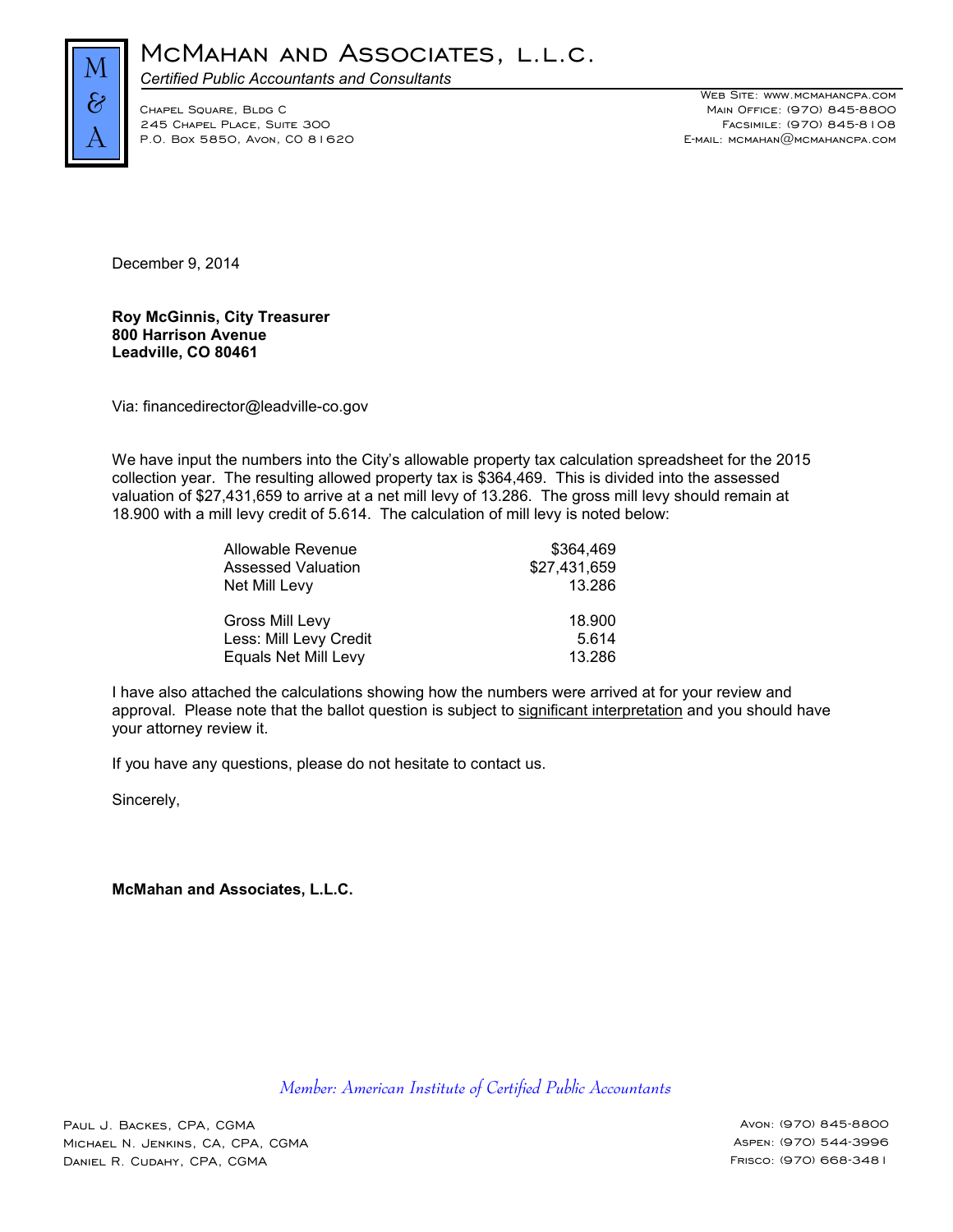# **City of Leadville Tabor Limit - All Revenue Excluding Property and Occupational Taxes**

**This spreadsheet is used to calculate the total revenue limitation of TABOR modified for COL's specific debrucing question.**

| <b>Revenue Amounts:</b>                     | <b>Audited #'s</b><br>2012 |                        |
|---------------------------------------------|----------------------------|------------------------|
|                                             |                            |                        |
| General                                     | 1,942,666                  | 1,746,121              |
| Less:                                       |                            |                        |
| Property taxes                              | (345, 897)                 | (314, 272)             |
| Occupational taxes (Business liscense)      | (14, 620)                  | (12, 740)              |
| Street Improvement                          |                            |                        |
| <b>Conservation Trust</b>                   | 26,090                     | 28,428                 |
| <b>Capital Equipment</b>                    |                            |                        |
| Fire operations                             | 1,103,827                  | 844,136                |
| Total                                       | 2,712,066                  | 2,291,673              |
| Less:                                       |                            |                        |
| Lottery                                     | (25,965)                   | (28, 356)              |
| Gifts                                       | (3, 449)                   | (8,000)                |
| Sale of Assets                              | (241, 652)                 |                        |
| Reimbursements                              | (368, 340)                 | (35, 268)              |
| Reimbursements - Fire                       | (589, 509)                 | (639, 836)             |
| Grants - GF                                 | (3, 170)                   |                        |
| Grants - Other funds                        |                            | (71, 508)              |
| Other - "one time anomalous increases"      | (145, 918)                 | (93, 491)              |
| <b>Actual Revenue Base</b>                  | 1,334,063                  | 1,415,215              |
| Allowable Revenue Base                      | 1,343,873                  | 1,387,714              |
| Actual Base Over/(Under) Allowable Base     | (9, 810)                   | 27,501                 |
|                                             | 1,334,063                  | $\overline{1,}387,714$ |
| Growth Factor (CPI+Local Growth)            | 4.02%                      | 2.11%                  |
| Allowable Base for Next Year                | 1,387,714                  | 1,417,018              |
|                                             |                            |                        |
| <b>Actual Revenue Base</b>                  | 1,334,063                  | 1,415,215              |
| Allowable Revenue Base                      | (1, 343, 873)              | (1, 387, 714)          |
| Revenue in Excess (below) of Allowable Base | (9, 810)                   | 27,501                 |
|                                             | 25%                        | 25%                    |
| Amount to be Refunded = 25% of Excess       | N/A-Below Base             | 6,875                  |
| Additional per State 5.5.% required refund  | 0                          | 0                      |
|                                             | 0                          | 6,875                  |
|                                             | No Refund                  | <b>Applied to</b>      |
|                                             | Required                   | 2015                   |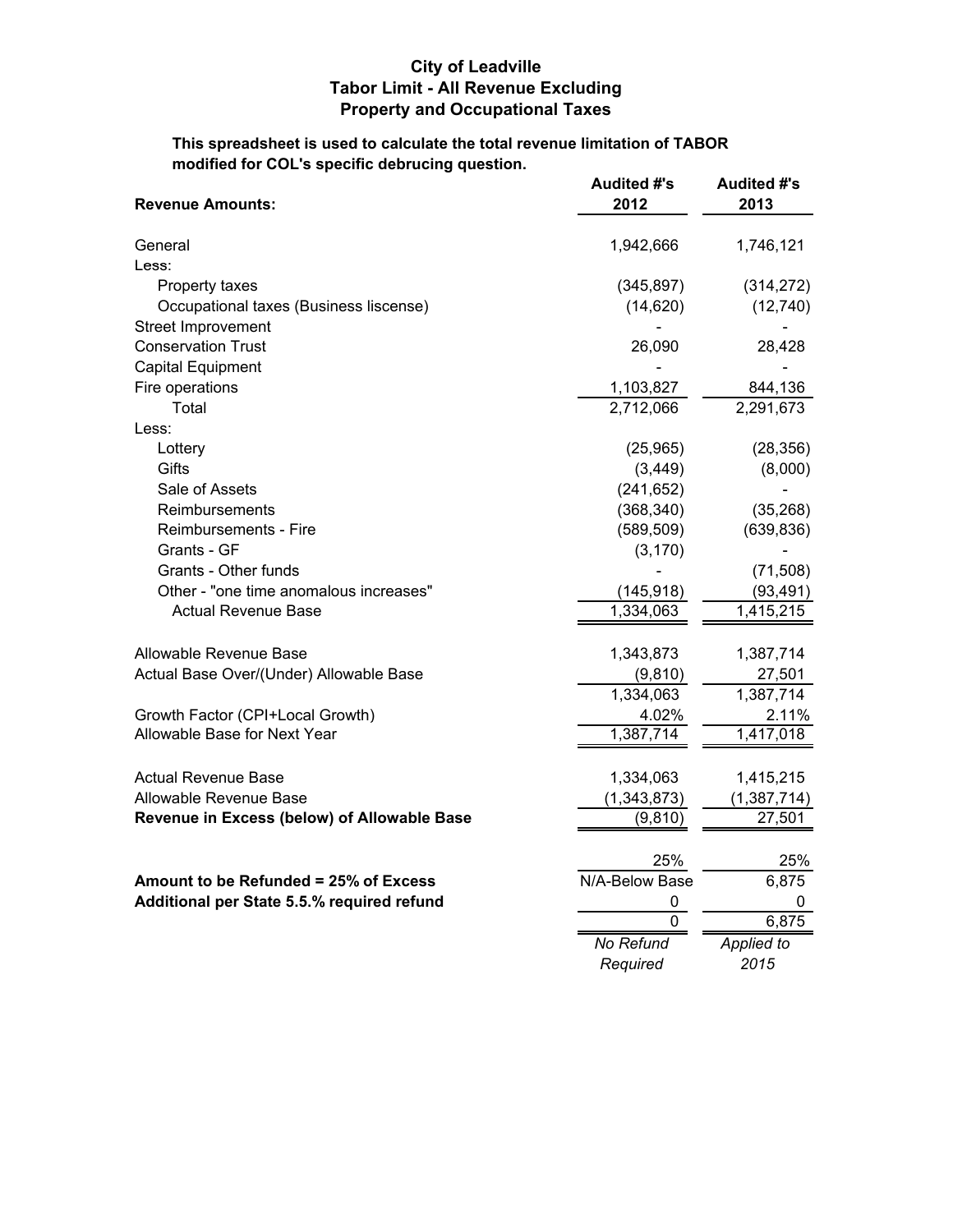# **City of Leadville Tabor Limit - Property and Occupational Taxes**

# **Used to calculate Growth Factor**

|                                                       | 2013        | 2014        |
|-------------------------------------------------------|-------------|-------------|
| <b>Calculate Growth Factor</b>                        |             |             |
| Actual valuation                                      | 232,615,721 | 240,741,729 |
| New construction, etc.                                | (836, 937)  | (801, 907)  |
| <b>Omitted Propery</b>                                |             |             |
| Destruction of taxable                                |             |             |
| Previously taxable                                    |             |             |
| Destruction of taxable                                | 74,070      | 139,485     |
| Calculated Prior year's value                         | 231,852,854 | 240,079,307 |
| Local Growth Factor (New Const, etc / Calc. PY value) | 0.329%      | 0.276%      |
| CPI - Denver Bolder - A -                             | 1.78%       | 2.77%       |
| Growth Factor                                         | 2.11%       | 3.05%       |
|                                                       |             |             |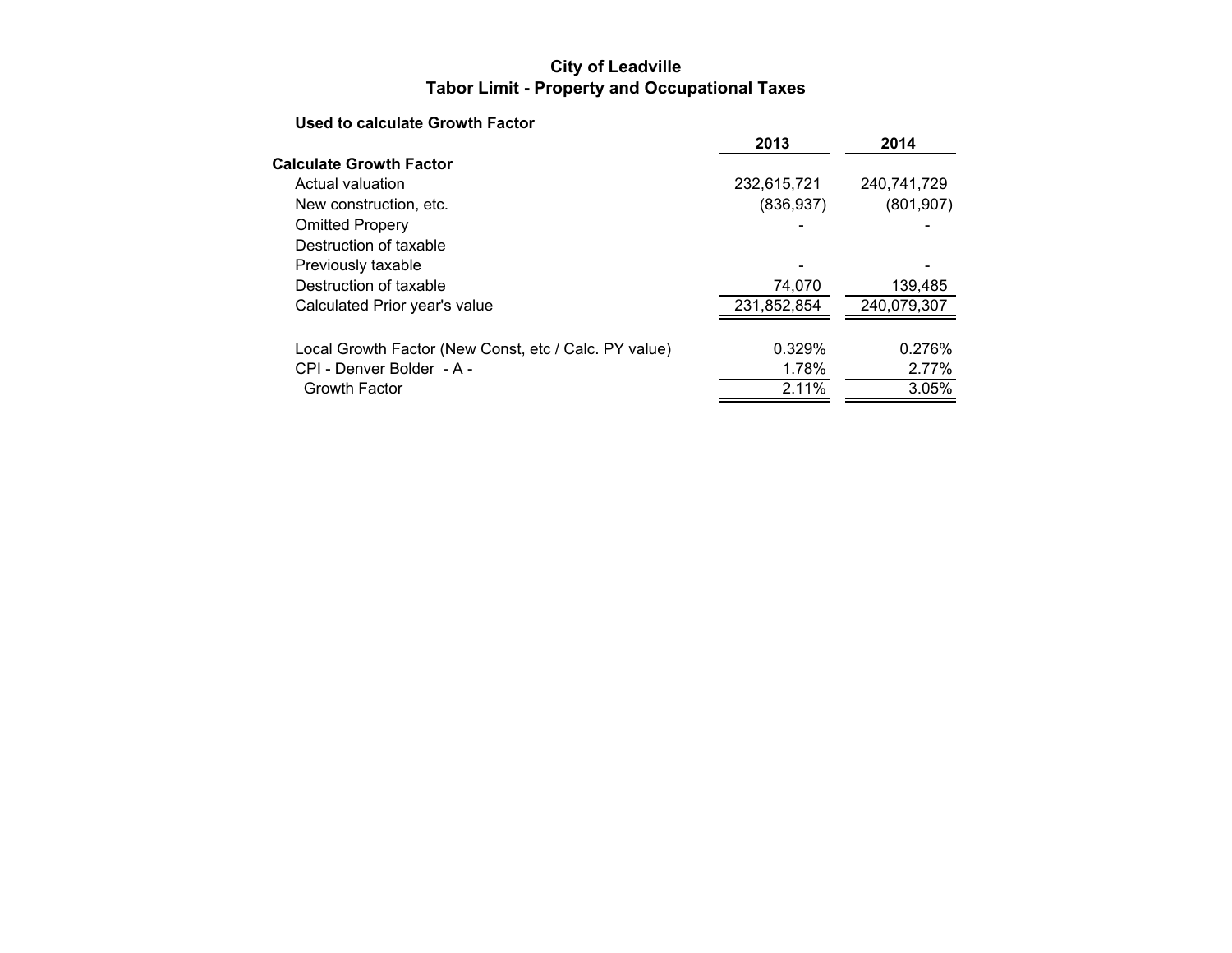# **City of Leadville Tabor Limit - Mill Levy Calculation**

**This is used to calculate the correct mill levy.**

|                                                                                                                                                                                                                                                          | 2012                                      | 2013                                      | 2014                                      |
|----------------------------------------------------------------------------------------------------------------------------------------------------------------------------------------------------------------------------------------------------------|-------------------------------------------|-------------------------------------------|-------------------------------------------|
| Property tax base                                                                                                                                                                                                                                        | 349,373                                   | 363,423                                   | 371,097                                   |
| <b>Growth Factor</b>                                                                                                                                                                                                                                     | 4.02%                                     | 2.11%                                     | 3.05%                                     |
| Allowable Base for next year                                                                                                                                                                                                                             | 363,423                                   | 371,097                                   | 382,411                                   |
| A/V - Calculation                                                                                                                                                                                                                                        | 30,253,617                                | 27,431,659                                | 27,431,659                                |
| USED TO CALCULATE MILL FOR NEXT YEAR:<br>Allowable Property Tax for subs. Year.<br>Allowable Property refund required (based on Rev.)<br>Abatement - Per Final AV<br>Additional refund as requested by Council<br><b>NET TAX Collected for next year</b> | 349,373<br>(36, 193)<br>148<br>313,327    | 363,423<br>363,423                        | 371,097<br>(6, 875)<br>247<br>364,469     |
| Mill levy for taxable year collected<br>Mill levy credit taxable year collected<br>Net mill levy for taxable year collected                                                                                                                              | 18.900<br>(8.543)<br>10.357               | 18.900<br>(5.652)<br>13.248               | 18.900<br>(5.614)<br>13.286               |
| Actual Assessed (City sometimes used prelim #)                                                                                                                                                                                                           |                                           |                                           |                                           |
|                                                                                                                                                                                                                                                          | Assessed for<br>2012 collected<br>in 2013 | Assessed for<br>2012 collected<br>in 2013 | Assessed for<br>2012 collected<br>in 2013 |